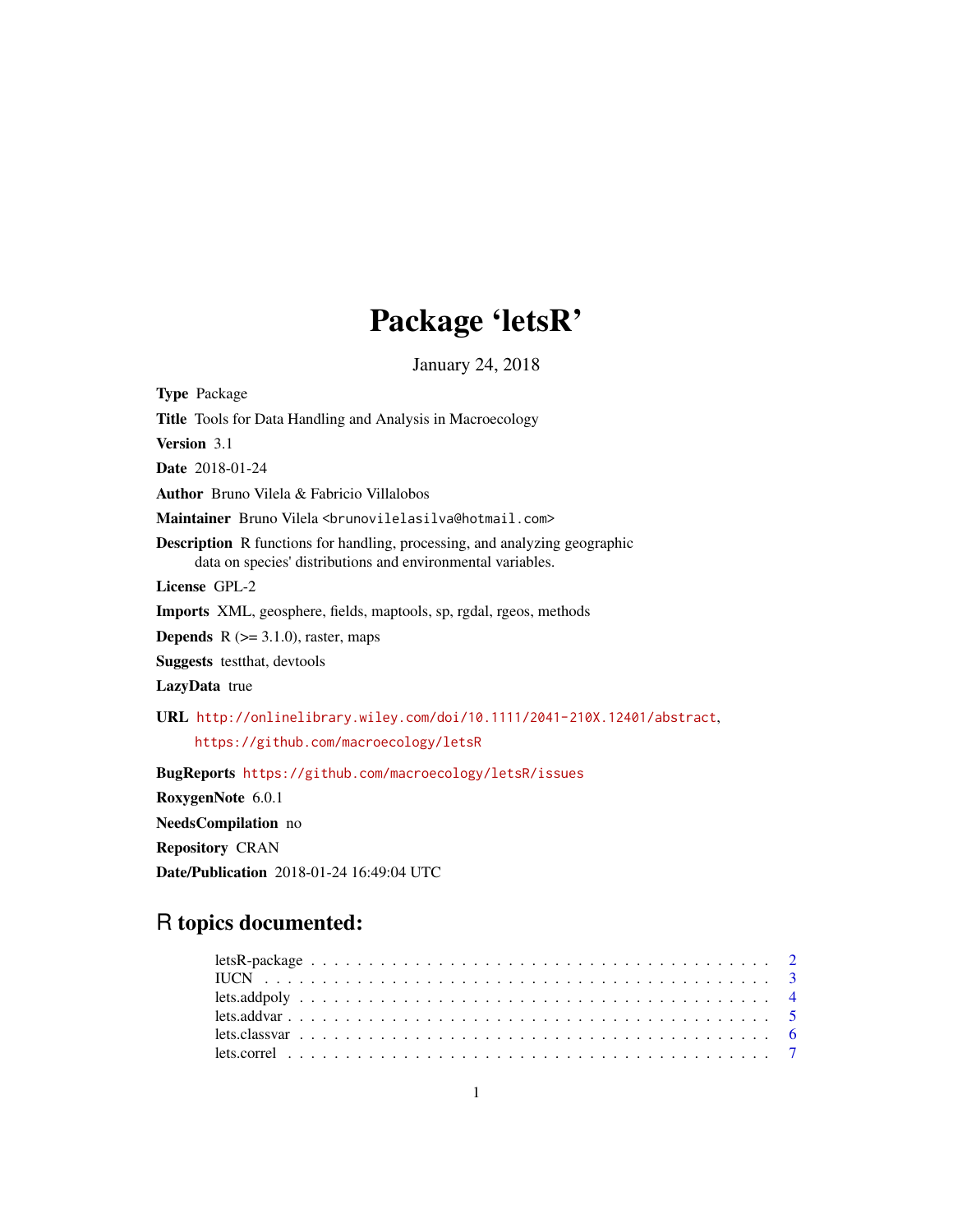<span id="page-1-0"></span>

| Index |                         | 40 |
|-------|-------------------------|----|
|       |                         | 39 |
|       |                         | 38 |
|       |                         | 38 |
|       |                         | 37 |
|       |                         | 36 |
|       | $plot.Presence Absence$ | 35 |
|       |                         | 35 |
|       |                         | 34 |
|       |                         | 33 |
|       |                         | 32 |
|       |                         | 31 |
|       |                         | 30 |
|       |                         | 29 |
|       |                         | 27 |
|       |                         | 25 |
|       |                         | 23 |
|       |                         | 21 |
|       |                         | 20 |
|       |                         | 19 |
|       |                         | 17 |
|       |                         | 16 |
|       |                         | 15 |
|       |                         | 13 |
|       |                         | 12 |
|       |                         | 11 |
|       |                         | 10 |
|       |                         | 9  |
|       |                         | 8  |

letsR-package *Tools for Data Handling and Analysis in Macroecology.*

### <span id="page-1-1"></span>Description

The letsR package is being developed to help researchers in the handling, processing, and analysis of macroecological data. Its purpose is to integrate these methodological processes into a single software platform for macroecological analyses. The package's main functions allow users to build presence-absence matrices, the basic analytical tool in macroecology, from species' geographical distributions and merge them with species' traits, conservation information (downloadable using functions from this package) and spatial environmental layers. In addition, other package's functions enable users to summarize and visualize information from presence-absence matrices.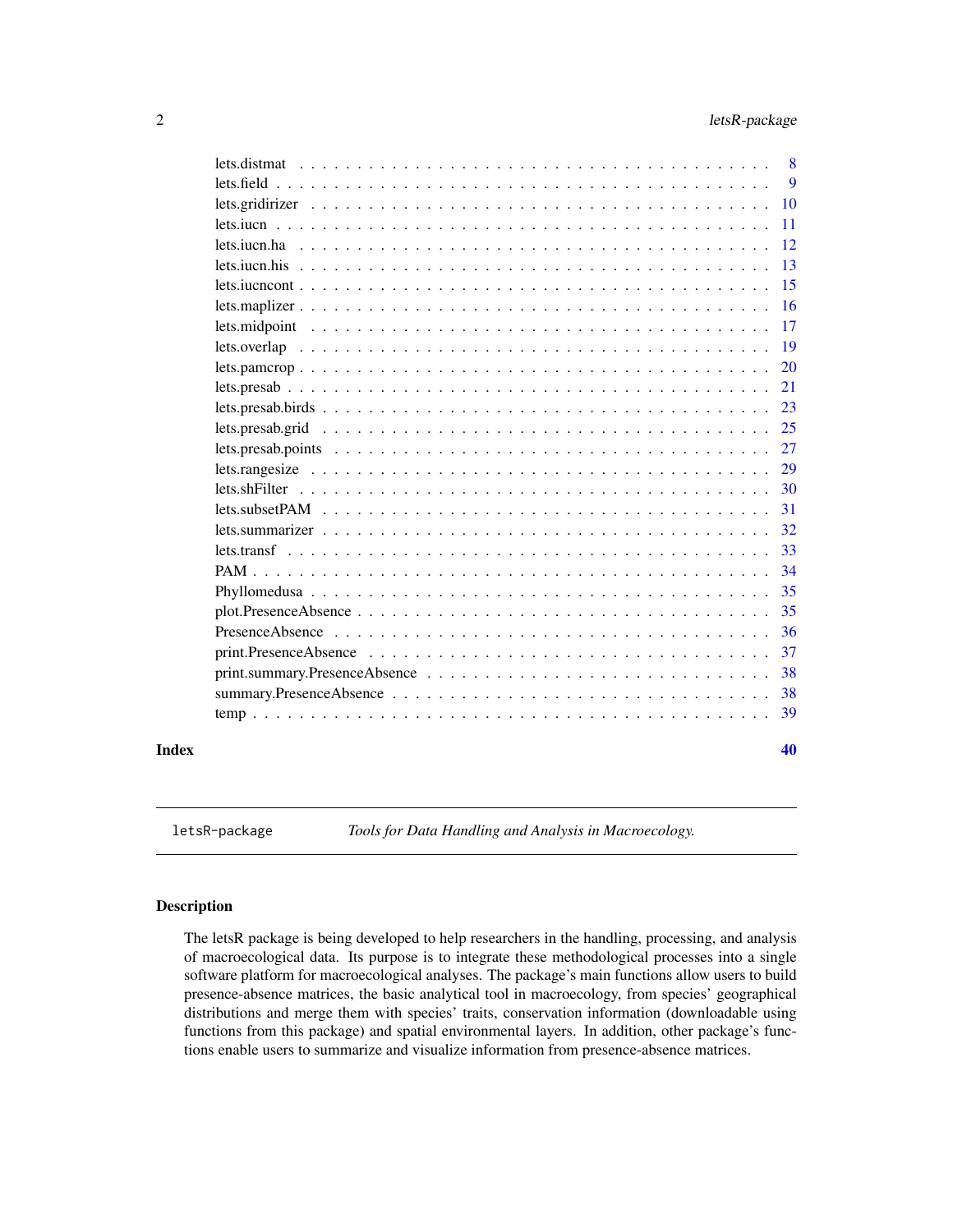#### <span id="page-2-0"></span>IUCN 3

#### Details

All functions in this package use a prefix and a suffix separated by a dot. The prefix refers to the package's name and the suffix to the actual function. This is done to avoid confusion with potentially similarly-named functions from other R packages. For instance, the letsR function used to create presence-absence matrices is called [lets.presab](#page-20-1) (but see also [lets.presab.birds](#page-22-1) and [lets.presab.points](#page-26-1)) whereas the one used to add variables to a presence-absence matrix is called [lets.addvar](#page-4-1). The package's basic functions create and work on a particular S3 object class called PresenceAbsence. Such [PresenceAbsence](#page-35-1) object class allows storing information beyond presence-absence data (e.g. user-defined grid-cell system) and using the generic plot, summary and print functions of R. Also, some package's functions allow the user to input customary R objects (e.g. vector, matrix, data.frame).

Another set of functions in this package allow the user to download species' information related to their description and conservation status as provided by the IUCN's REdList database ([lets.iucn](#page-10-1), [lets.iucn.ha](#page-11-1), [lets.iucn.his](#page-12-1)). For this, such functions use the IUCN's RedList API to retrieve information from its webpage.

If you are looking for the most recent version of the package, you can get the development version of letsR on github (<http://www.github.com/macroecology/letsR>).

| lestR      |
|------------|
| Package    |
| 3.1        |
| 2018-01-24 |
| $GPL-2$    |
|            |

#### Author(s)

#### Bruno Vilela

(email: <bvilela@wustl.edu>; Website: <http://bvilela.weebly.com/>)

#### Fabricio Villalobos

(email: <fabricio.villalobos@gmail.com>; Website: <https://sites.google.com/site/fabriciovillalobos/>)

#### References

Vilela, B., & Villalobos, F. (2015). letsR: a new R package for data handling and analysis in macroecology. Methods in Ecology and Evolution.

IUCN *IUCN avaliation for frogs of Phyllomedusa genus*

#### **Description**

Result of the function [lets.iucn](#page-10-1) applied to Southern American frog genera Phyllomedusa in 2014.

#### Usage

data(IUCN)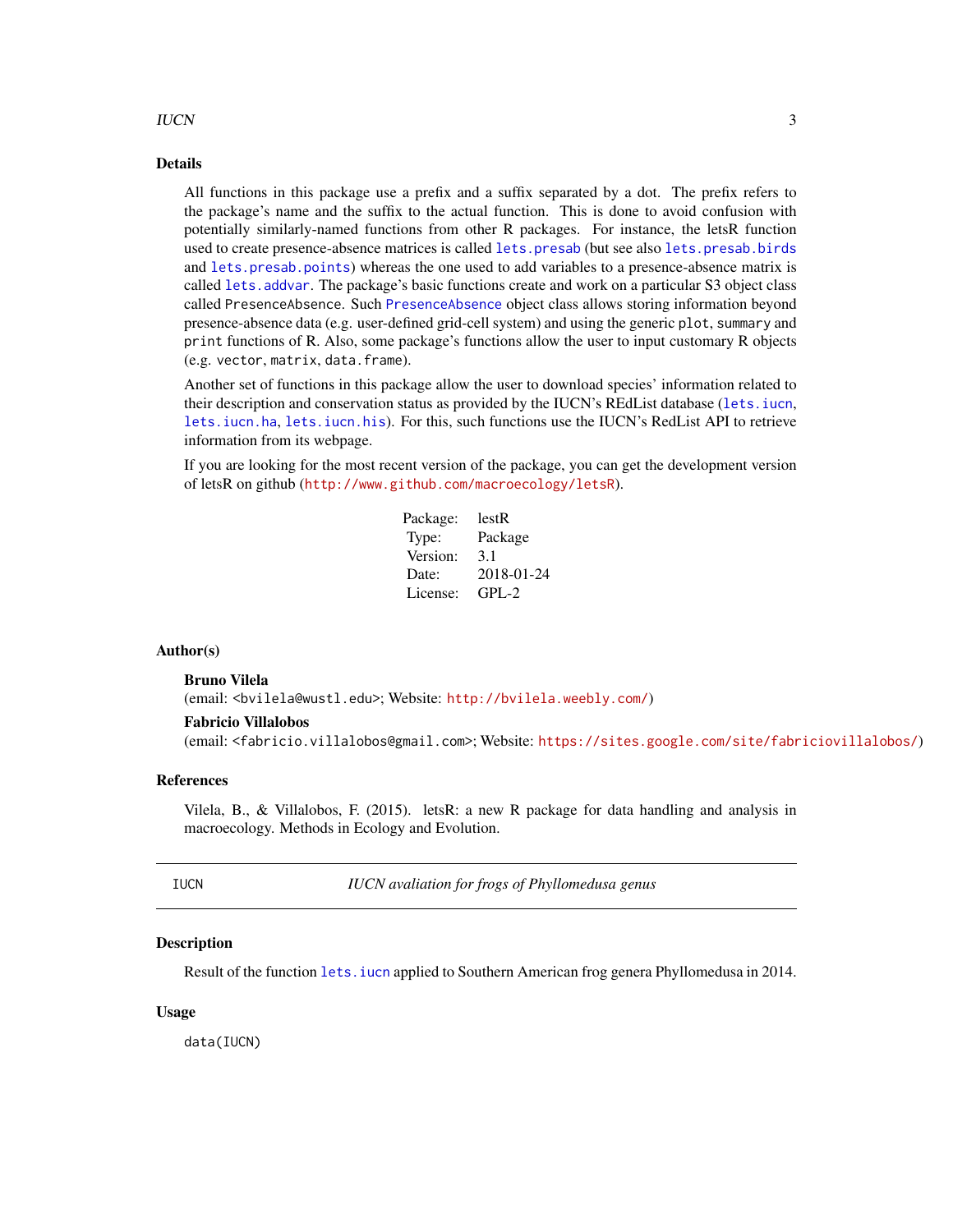<span id="page-3-1"></span><span id="page-3-0"></span>

### Description

Add polygon coverage within cells of a PresenceAbsence object.

### Usage

```
lets.addpoly(x, y, z, onlyvar = FALSE)
```
### Arguments

|         | A PresenceAbsence object.                                                                      |
|---------|------------------------------------------------------------------------------------------------|
| y       | Polygon of interest.                                                                           |
| z       | A character indicating the column name of the polygon containing the attributes<br>to be used. |
| onlyvar | If TRUE only the matrix object will be returned.                                               |

### Value

The result is a presence-absence matrix of species with the polygons' attributes used added as columns at the right-end of the matrix. The Values represent the percentage of the cell covered by the polygon attribute used.

#### Author(s)

Bruno Vilela

### See Also

[lets.presab.birds](#page-22-1) [lets.presab](#page-20-1) [lets.addvar](#page-4-1)

### Examples

```
## Not run:
data(PAM) # Phyllomedusa presence-absence matrix
require(maptools)
data(wrld_simpl) # World map
Brazil <- wrld_simpl[wrld_simpl$NAME == "Brazil", ] # Brazil (polygon)
# Check where is the variable name
# (in this case it is in "NAME" which will be my z value)
names(Brazil)
```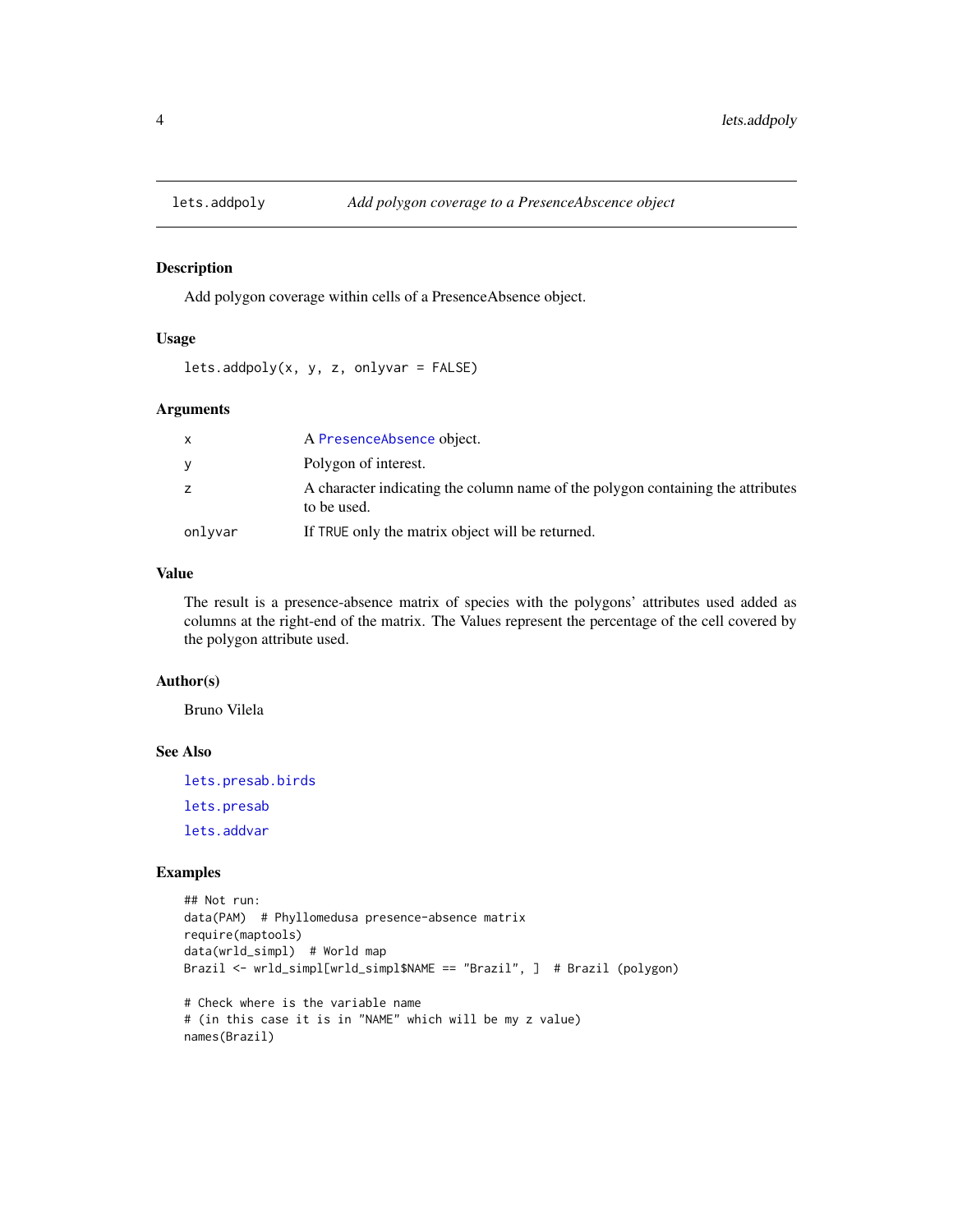#### <span id="page-4-0"></span>lets.addvar 5

```
PAM_pol <- lets.addpoly(PAM, Brazil, "NAME")
## End(Not run)
```
<span id="page-4-1"></span>lets.addvar *Add variables (in raster format) to a PresenceAbscence object*

### Description

Add variables (in raster format), usually environmental, to a PresenceAbsence object. Variables are included as additional columns containing the aggregate/summarize value of the variable(s) in each cell of the presence-absence matrix.

### Usage

lets.addvar(x, y, onlyvar = FALSE, fun = mean)

#### Arguments

| x       | A PresenceAbsence object.                                                                                                                                                                           |
|---------|-----------------------------------------------------------------------------------------------------------------------------------------------------------------------------------------------------|
| V       | Variables to be added in Raster or RasterStack format.                                                                                                                                              |
| onlyvar | If TRUE only the matrix object will be returned.                                                                                                                                                    |
| fun     | Function used to aggregate the variables(s) values over each cell. Note that<br>this will only work for variables with a resolution value smaller ( <i>i.e.</i> higher<br>resolution) than the PAM. |

### Value

The result is a presence-absence matrix of species with the variables added as columns at the rightend of the matrix (but see the 'onlyvar' argument).

### Note

The PresenceAbsence and the Raster variable must be in the same projection.

### Author(s)

Bruno Vilela

### See Also

[lets.presab.birds](#page-22-1) [lets.presab](#page-20-1) [lets.addpoly](#page-3-1)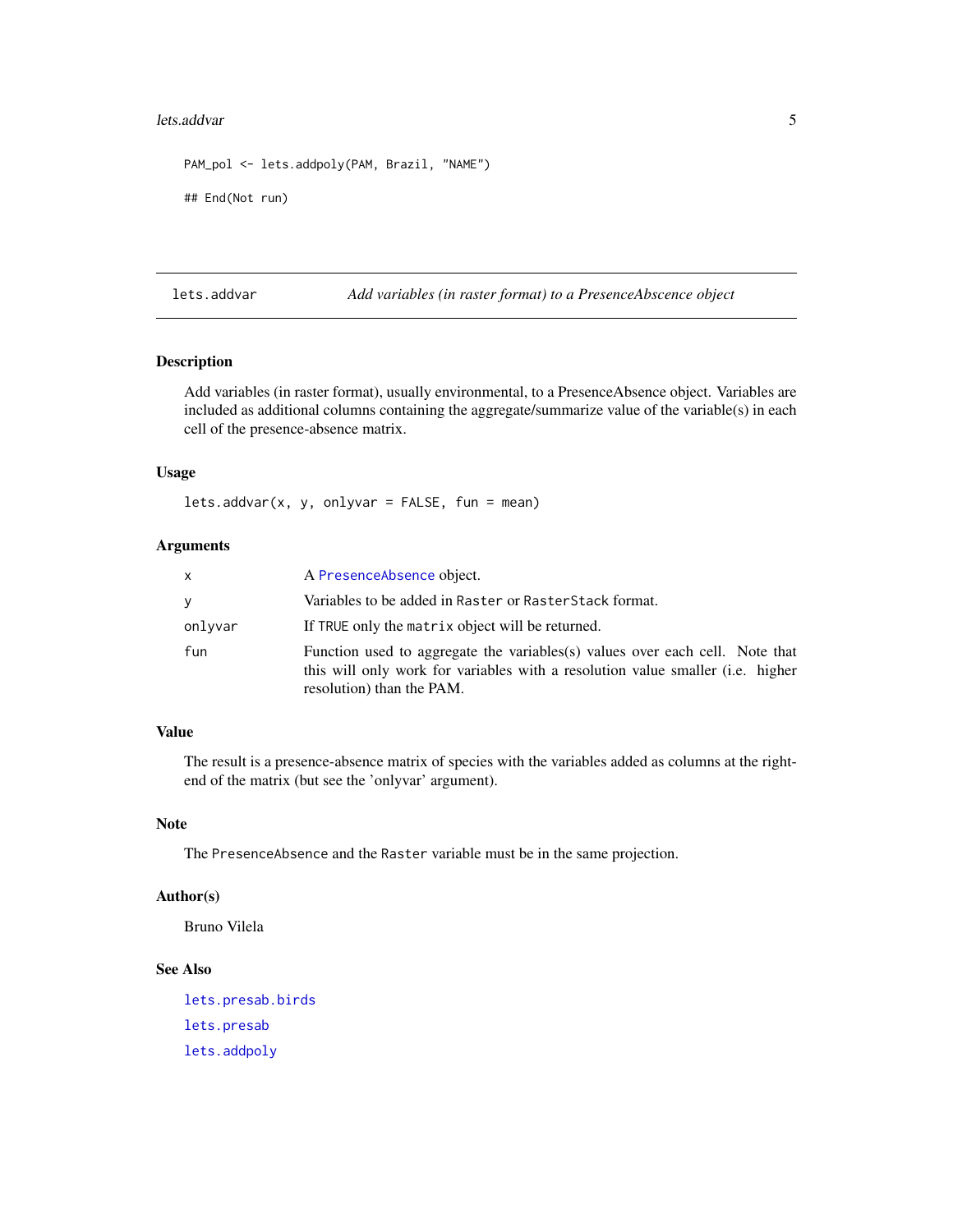#### Examples

```
## Not run:
data(temp) # Global mean temperature
data(PAM) # Phyllomedusa presence-absence matrix
# Mean temperature
PAM_temp_mean <- lets.addvar(PAM, temp)
# Standard deviation of temperature
PAM_temp_sd <- lets.addvar(PAM, temp, fun = sd, onlyvar = TRUE)
# Mean and SD in the PAM
PAM_temp_mean_sd <- cbind(PAM_temp_mean, PAM_temp_sd)
```
## End(Not run)

lets.classvar *Frequency distribution of a variable within a species' range*

### Description

Based on a species Presence-Absence matrix including variables of interest (see [lets.addvar](#page-4-1)), the function divides a continuous variable into classes and counts the frequency of each class within each species' range.

#### Usage

lets.classvar(x, groups = "default", pos, xy)

### Arguments

| $\mathsf{x}$ | Presence-absence matrix with a single variable added (see lets. addvar).                                                                          |
|--------------|---------------------------------------------------------------------------------------------------------------------------------------------------|
| groups       | The number of classes into which the variable will be divided. Default calculates<br>the number of classes as the default for a histogram (hist). |
| pos          | Column number containing the variable of interest.                                                                                                |
| XV           | Logical, if TRUE the input matrix contains the geographic coordinates in the first<br>two columns.                                                |

#### Value

A matrix with species in the rows and the variable's classes in the columns.

### Author(s)

Bruno Vilela

### References

Morales-Castilla et al. 2013. Range size patterns of New World oscine passerines (Aves): insights from differences among migratory and sedentary clades. Journal of Biogeography, 40, 2261-2273.

<span id="page-5-0"></span>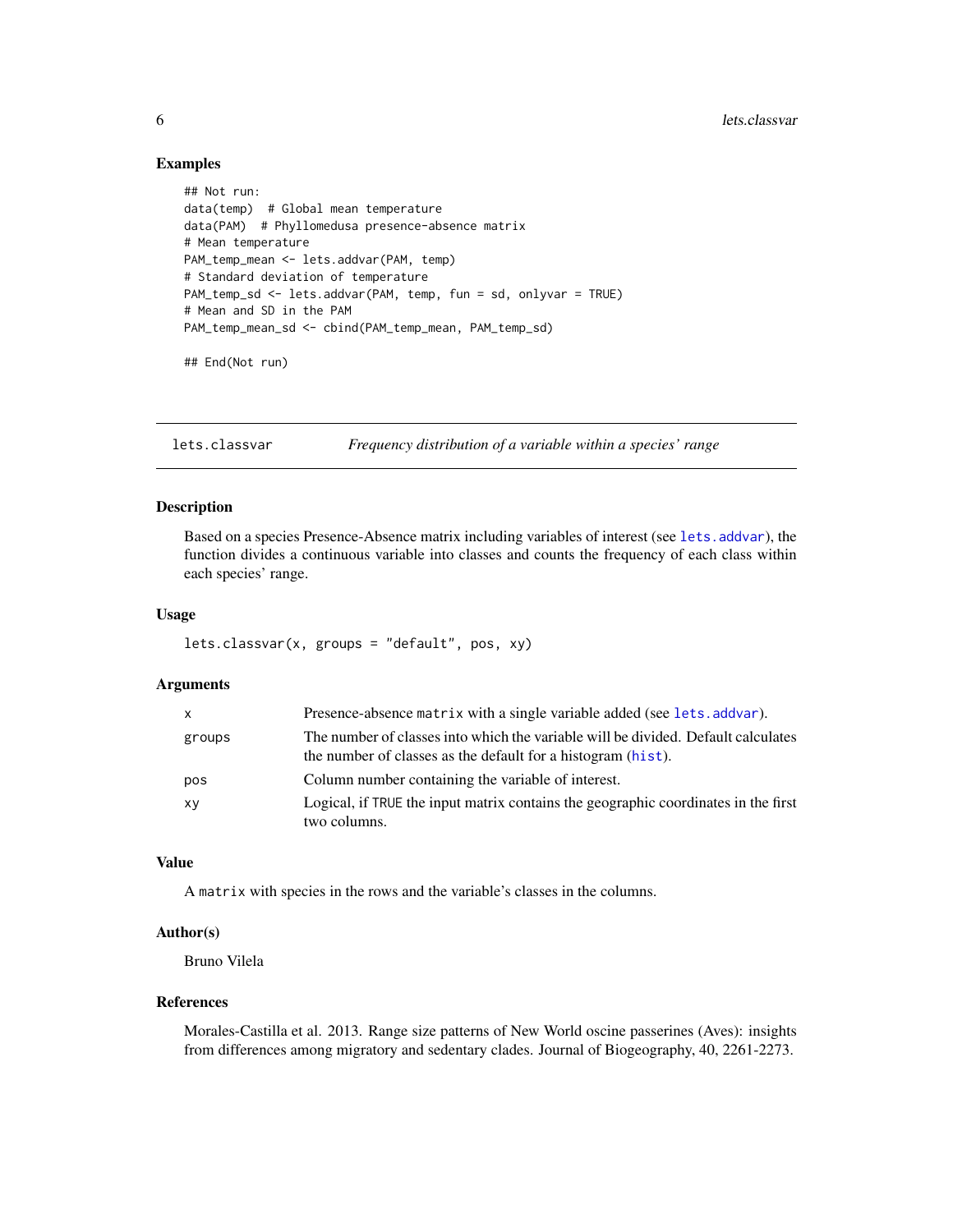#### <span id="page-6-0"></span>lets.correl 2008 and 2008 and 2008 and 2008 and 2008 and 2008 and 2008 and 2008 and 2008 and 2008 and 2008 and 2008 and 2008 and 2008 and 2008 and 2008 and 2008 and 2008 and 2008 and 2008 and 2008 and 2008 and 2008 and 200

#### Examples

```
## Not run:
data(PAM)
data(temp)
pamvar <- lets.addvar(PAM, temp)
resu \leq lets.classvar(x = pamvar, pos = ncol(pamvar), xy = TRUE)
## End(Not run)
```
lets.correl *Compute correlogram based on the Moran's I index*

#### Description

Computes the Moran's I correlogram of a single or multiple variables.

#### Usage

```
lets.correl(x, y, z, equidistant = FALSE, plot = TRUE)
```
#### Arguments

| $\mathsf{x}$ | A single numeric variable in vector format or multiple variables in matrix format<br>(as columns).                |
|--------------|-------------------------------------------------------------------------------------------------------------------|
| У            | A distance matrix of class matrix or dist.                                                                        |
| Z            | The number of distance classes to use in the correlogram.                                                         |
| equidistant  | Logical, if TRUE the classes will be equidistant. If FALSE the classes will have<br>equal number of observations. |
| plot         | Logical, if TRUE the correlogram will be ploted.                                                                  |

### Value

Returns a matrix with the Moran's I Observed value, Confidence Interval (95 and Expected value. Also the p value of the randomization test, the mean distance between classes, and the number of observations. quase tudo

#### Author(s)

Bruno Vilela, Fabricio Villalobos, Lucas Jardim & Jose Alexandre Diniz-Filho

### References

Sokal, R.R. & Oden, N.L. (1978) Spatial autocorrelation in biology. 1. Methodology. Biological Journal of the Linnean Society, 10, 199-228.

Sokal, R.R. & Oden, N.L. (1978) Spatial autocorrelation in biology. 2. Some biological implications and four applications of evolutionary and ecological interest. Biological Journal of the Linnean Society, 10, 229-249.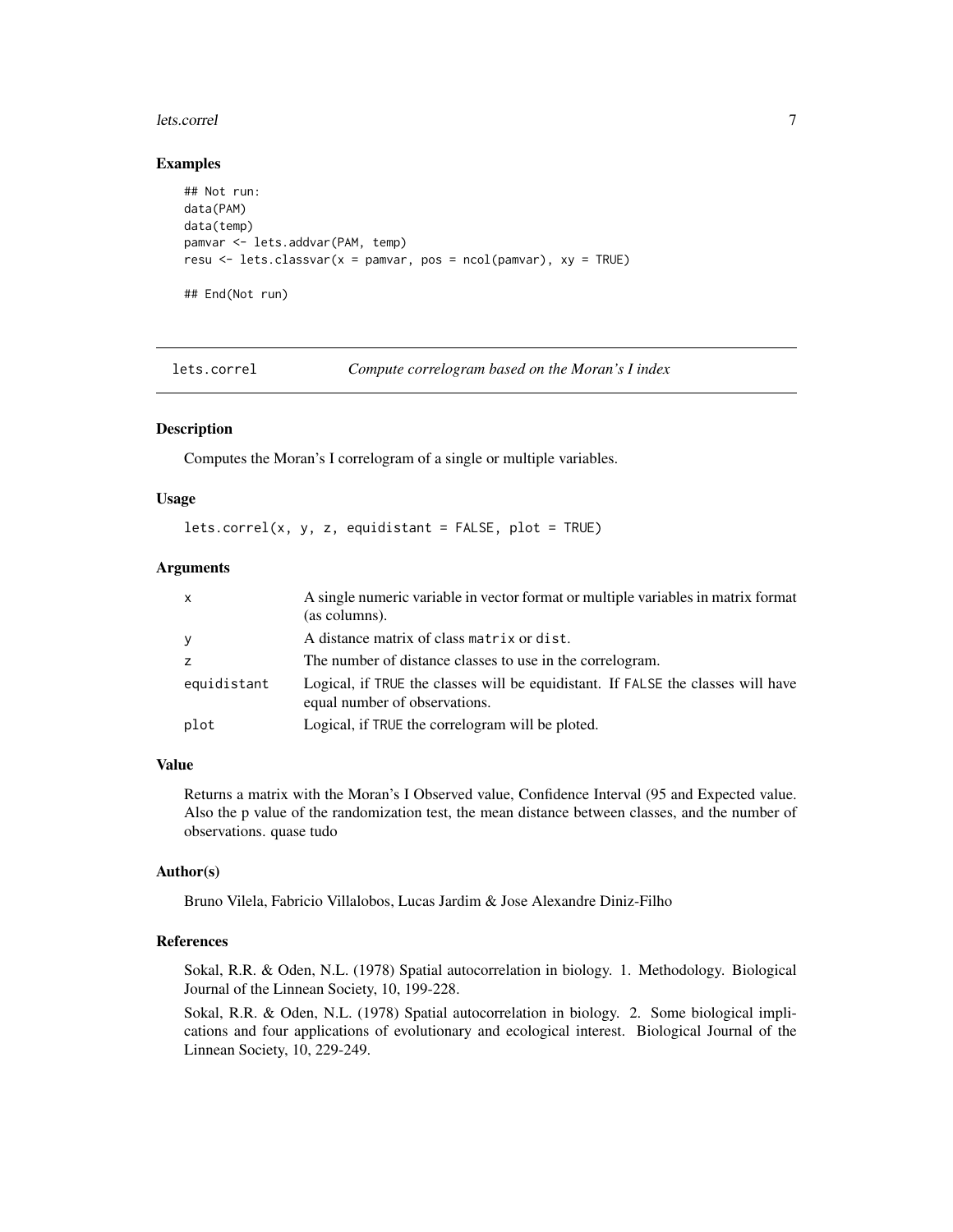#### 8 lets.distmation in the contract of the contract of the contract of the contract of the contract of the contract of the contract of the contract of the contract of the contract of the contract of the contract of the contr

### Examples

```
## Not run:
data(PAM)
data(IUCN)
# Spatial autocorrelation in description year (species level)
midpoint <- lets.midpoint(PAM)
distan <- lets.distmat(midpoint[, 2:3])
moran <- lets.correl(IUCN$Description, distan, 12,
                     equidistant = FALSE,
                     plot = TRUE)
```
## End(Not run)

<span id="page-7-1"></span>lets.distmat *Compute a geographic distance matrix*

### Description

Calculates a geographic distance matrix based on a PresenceAbsence or a two column matrix of x(longitude) and y(latitude).

### Usage

 $lets.distmat(xy, asdist = TRUE, ...)$ 

#### Arguments

| xy     | A Presence Absence object or a matrix with two columns (longitude, latitude).                                          |
|--------|------------------------------------------------------------------------------------------------------------------------|
| asdist | Logical, if TRUE the result will be an object of class dist, if FALSE the result<br>will be an object of class matrix. |
| .      | Arguments to be passed to the function related nearth of package fields.                                               |

### Details

This function basically facilitates the use of rdist.earth on a PresenceAbsence object, allowing also the user to have directly a dist object.

### Value

The user can choose between dist and matrix class object to be returned. The resulting values are in kilometers (but see the argument 'miles' in rdist.earth).

### Author(s)

Bruno Vilela & Fabricio Villalobos

<span id="page-7-0"></span>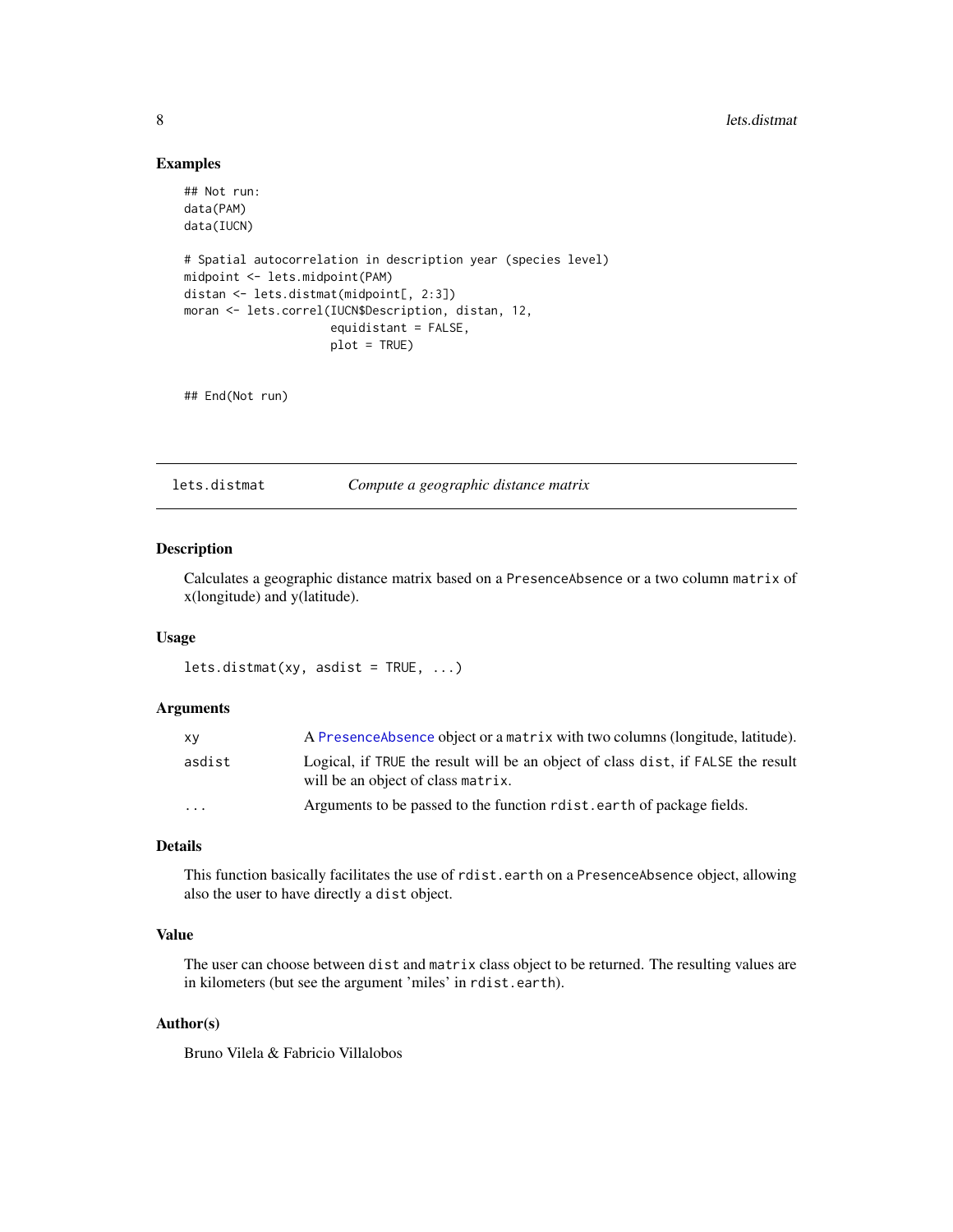#### <span id="page-8-0"></span>lets.field 9

### Examples

```
## Not run:
data(PAM)
distPAM <- lets.distmat(PAM)
```
## End(Not run)

<span id="page-8-1"></span>

| lets.field | Create species' values based on the species co-occurrence within focal |
|------------|------------------------------------------------------------------------|
|            | ranges                                                                 |

### Description

Create single species' values based on the attributes of species co-occurring within individual ranges.

### Usage

lets.field(x, y, z, weight = TRUE, xy = NULL, count = FALSE)

### Arguments

| $\mathsf{x}$ | A PresenceAbsence object or a presence-absence in matrix format (see xy<br>argument for matrix use) with the species named in the columns.     |
|--------------|------------------------------------------------------------------------------------------------------------------------------------------------|
| y            | Species attribute to be considered. It must be a numeric attribute.                                                                            |
| z            | Species names in the same order as the attributes and exactly the same as named<br>in the matrix or in the Presence Absence object.            |
| weight       | If TRUE the value is weighted by species' range size, if FALSE the value is the<br>mean of all species that co-occur within the focal species. |
| XV           | If TRUE the presence-absence matrix contains the cell coordinates in the first<br>two columns.                                                 |
| count        | Logical, if TRUE a counting window will open.                                                                                                  |

### Details

If the species do not co-occur with any other species NaN will be returned.

### Author(s)

Bruno Vilela & Fabricio Villalobos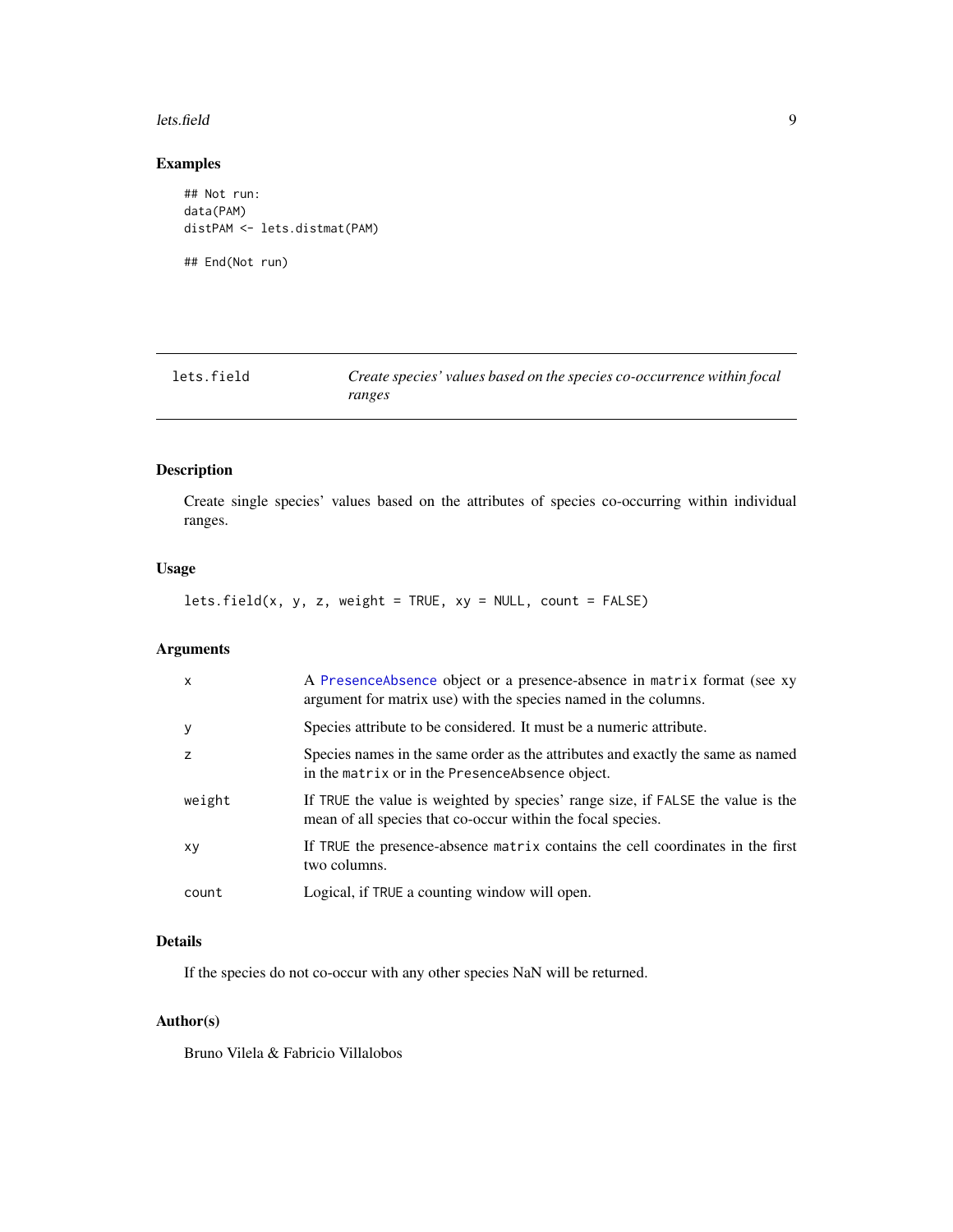#### <span id="page-9-0"></span>References

Villalobos, F. and Arita, H.T. 2010. The diversity field of New World leaf-nosed bats (Phyllostomidae). Global Ecology and Biogeography. 19, 200-211.

Villalobos, F., Rangel, T.F., and Diniz-Filho, J.A.F. 2013. Phylogenetic fields of species: crossspecies patterns of phylogenetic structure and geographical coexistence. Proceedings of the Royal Society B. 280, 20122570.

#### See Also

[lets.presab.birds](#page-22-1)

[lets.presab](#page-20-1)

#### Examples

```
## Not run:
data(PAM)
range \leq lets.rangesize(x = PAM, units = "cell")
field <- lets.field(PAM, range, PAM$S, weight = TRUE)
```
## End(Not run)

<span id="page-9-1"></span>lets.gridirizer *Fits a grid into a PresenceAbsence object*

### **Description**

This function creates a grid in shapefile format and adds its cells' IDs to the presence-absence matrix. The function was created to facilitate the use of the PresenceAbsence object for the ones who prefer to work with a grid in shapefile format.

#### Usage

```
lets.gridirizer(x)
```
### Arguments

x A [PresenceAbsence](#page-35-1) object.

### Value

The result is a list of two objects. The first is a grid in shapefile format; the second is a presenceabsence matrix with an aditional column called SP\_ID (shapefile cell identifier).

#### Author(s)

Bruno Vilela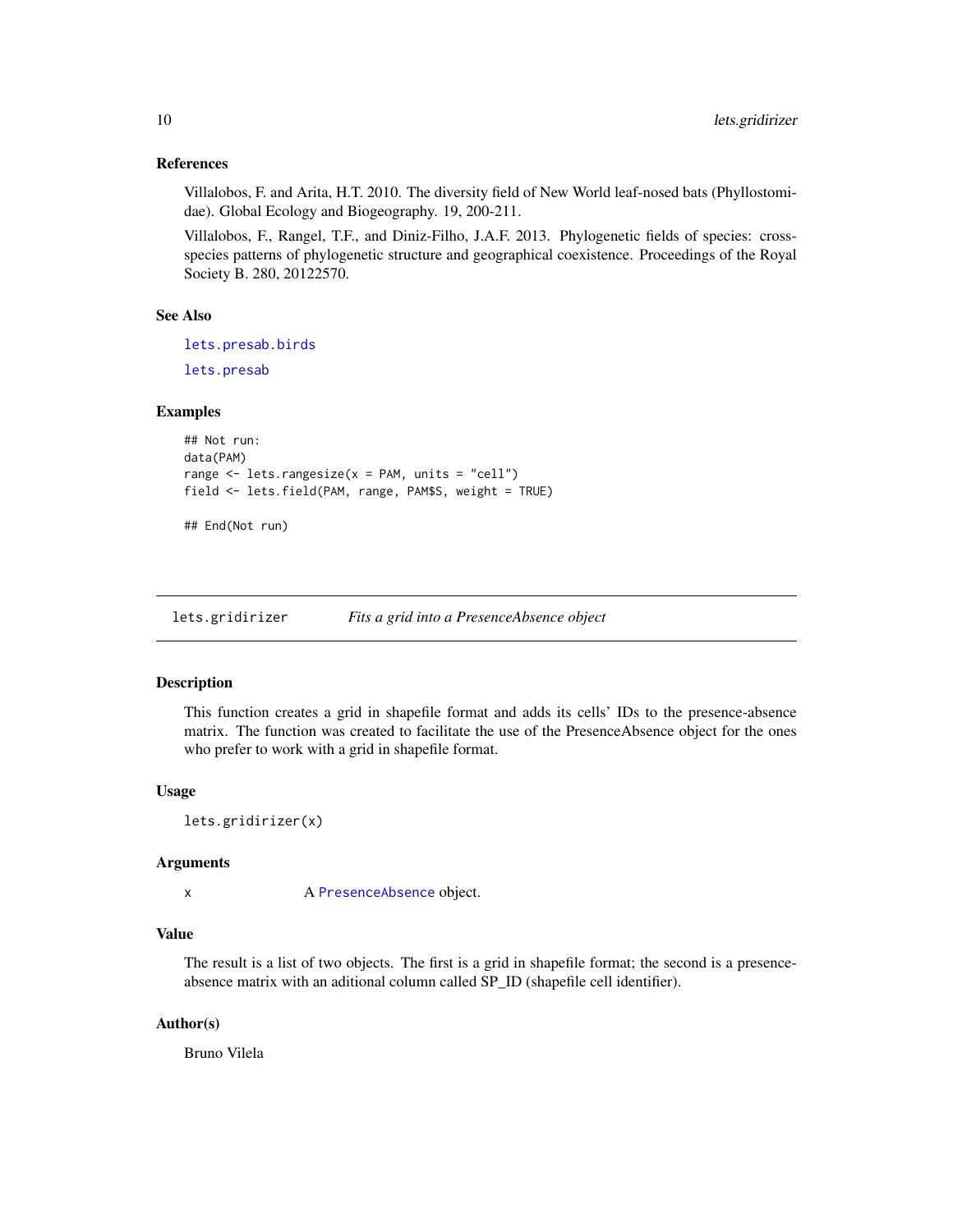#### <span id="page-10-0"></span>lets.iucn 11

### See Also

[plot.PresenceAbsence](#page-34-1)

[lets.presab.birds](#page-22-1)

### Examples

```
## Not run:
data(PAM)
PAM.grid <- lets.gridirizer(PAM)
names(PAM.grid)
# Grid in polygon format (can be saved in shapefile)
PAM.grid$Grid
# Presence-absence matrix (beggining only)
head(PAM.grid$Presence[, 1:5])
```
## End(Not run)

<span id="page-10-1"></span>

| lets.iucn |                                | Download species' information from the IUCN RedList online |  |  |  |
|-----------|--------------------------------|------------------------------------------------------------|--|--|--|
|           | database (No longer supported) |                                                            |  |  |  |

#### Description

Get species' information from the IUCN website(<http://www.iucnredlist.org/>) for one or more species.

### Usage

```
lets.iucn(input, count = FALSE)
```
### Arguments

| input | Character vector with one or more species names, or an object of class PresenceAbsence. |
|-------|-----------------------------------------------------------------------------------------|
| count | Logical, if TRUE a counting window will open.                                           |

#### Details

Note that you must be connected to the internet to use this function.

#### Value

Returns a data frame with the Species Name, Family, Conservation Status, Criteria used to estabilish the conservation status, Population Status, Year of Description (only for animals), and the Countries where it occurs. If species do not have information (i.e. have not been evaluated), the result is: NE (Not evaluated).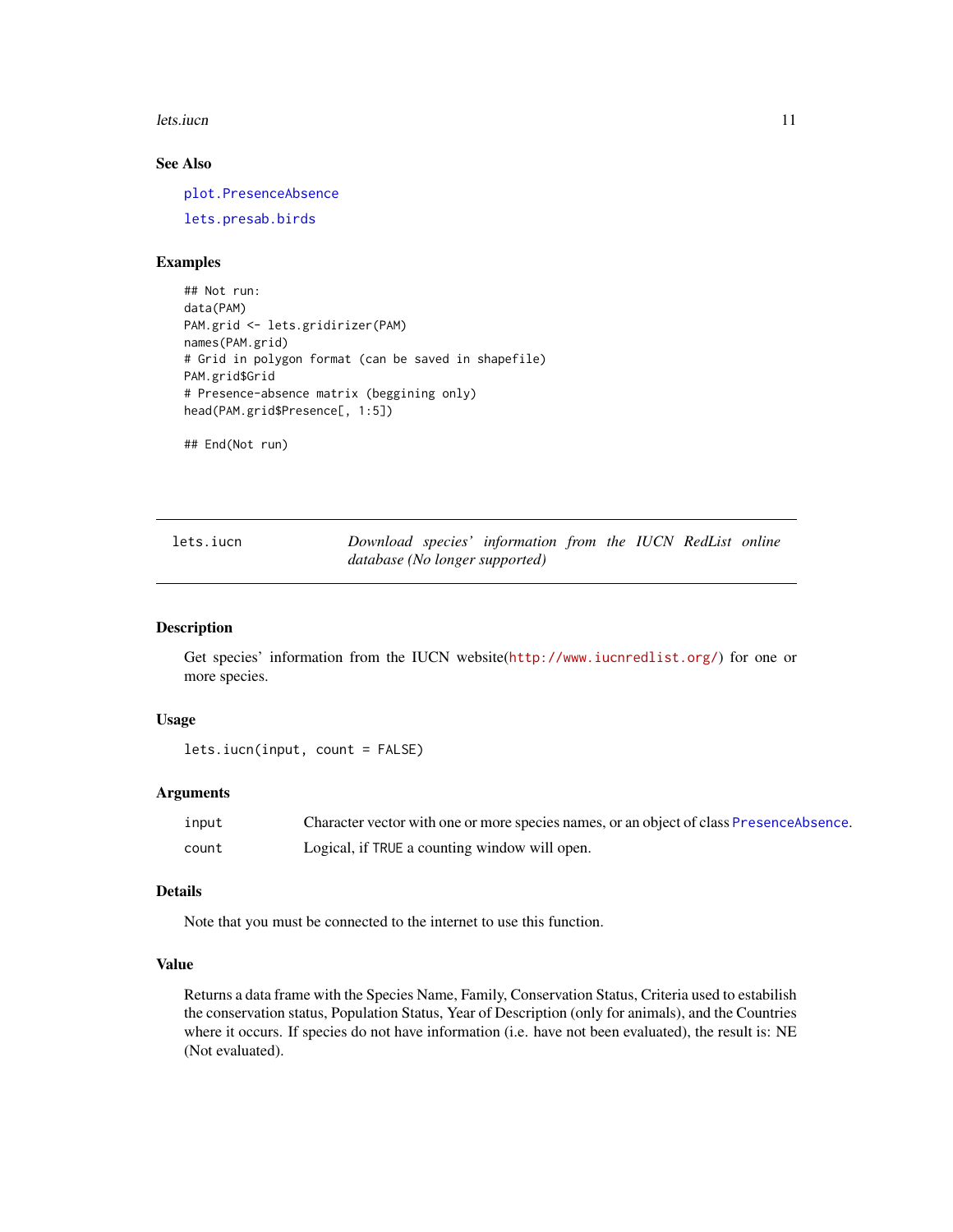### Author(s)

Bruno Vilela

## See Also

[lets.iucn.ha](#page-11-1)

[lets.iucn.his](#page-12-1)

### Examples

```
## Not run:
# Single species
lets.iucn("Pongo pygmaeus")
# Multiple species
sp <- c("Musonycteris harrisoni", "Ailuropoda melanoleuca",
        "Cebus flavius")
lets.iucn(sp)
## End(Not run)
```
<span id="page-11-1"></span>

| lets.iucn.ha | Download species' habitat information from the IUCN RedList online |
|--------------|--------------------------------------------------------------------|
|              | database (No longer supported)                                     |

### Description

Get species' habitat information from the IUCN RedList website(<http://www.iucnredlist.org/>) for one or more species.

### Usage

lets.iucn.ha(input, count = FALSE)

### Arguments

| input | Character vector with one or more species names, or an object of the PresenceAbsence<br>class. |
|-------|------------------------------------------------------------------------------------------------|
| count | Logical, if TRUE a counting window will open.                                                  |

## Details

Note that you must be connected to the internet to use this function.

<span id="page-11-0"></span>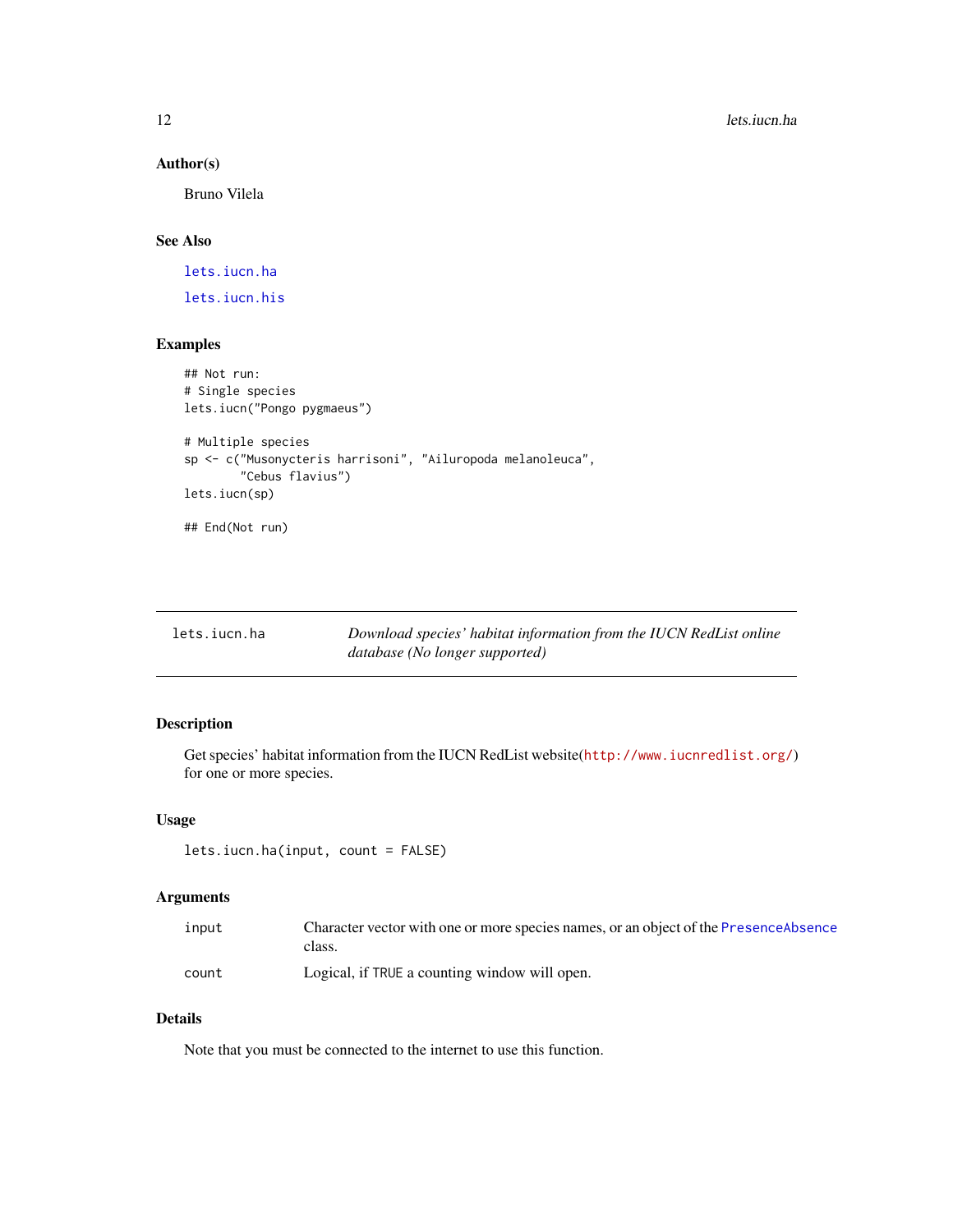#### <span id="page-12-0"></span>lets.iucn.his 13

### Value

A data frame with species names in the first column and the habitats where it occurs in the remaining columns, '1' if species is present in that habitat and '0' otherwise.

### Author(s)

Bruno Vilela

### See Also

[lets.iucn](#page-10-1)

[lets.iucn.his](#page-12-1)

#### Examples

## Not run: # Single species lets.iucn.ha("Pongo pygmaeus")

```
# Multiple species
sp <- c("Musonycteris harrisoni", "Ailuropoda melanoleuca",
        "Cebus flavius")
lets.iucn.ha(sp)
```
## End(Not run)

<span id="page-12-1"></span>

| lets.iucn.his | Download species' temporal trend in conservation status from the |
|---------------|------------------------------------------------------------------|
|               | IUCN RedList online database (No longer supported)               |

### Description

Get species conservation status over time (i.e. from 1980 to the present date available) from the IUCN website(<http://www.iucnredlist.org/>) for one or more species.

### Usage

```
lets.iucn.his(input, count = FALSE)
```
### Arguments

| input | character vector with one or more species names, or an object of class PresenceAbsence. |
|-------|-----------------------------------------------------------------------------------------|
| count | Logical, if TRUE a counting window will open.                                           |

### Details

Note that you must be connected to the internet to use this function.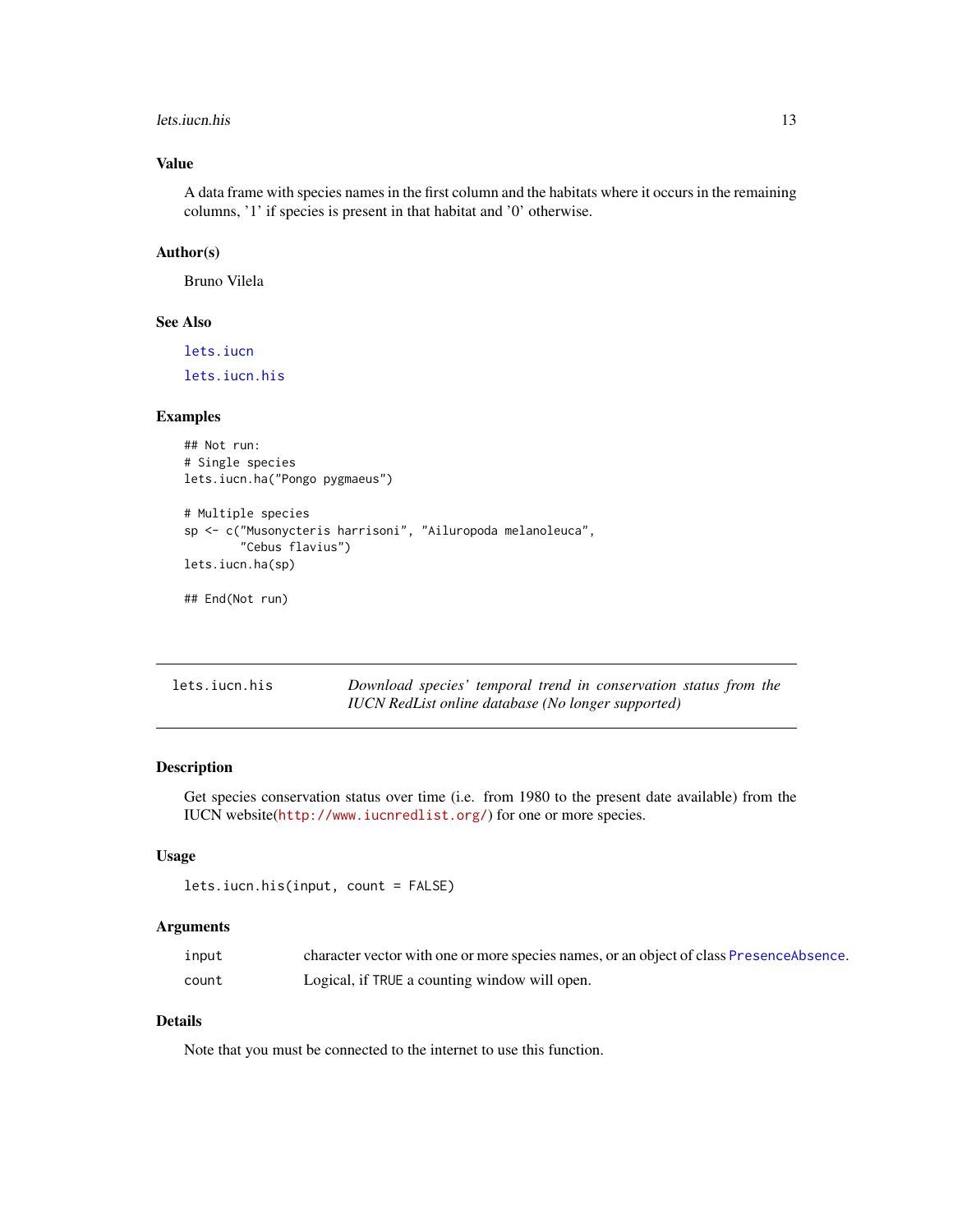### Value

A data frame with the species names in the first column rows and the years (1980 - present) in the remaining columns, the code represents the species' conservation status (see the IUCN RedList website for details). If species do not have information (i.e. have not been evaluated), the result is: NE (Not evaluated).

Codes and categories:

EX: Extinct

- EW: Extinct in the Wild
- VU: Vulnerable
- EN: Endangered
- CR: Critically Endangered
- LC: Least Concern
- NT: Near Threatened
- DD: Data Deficient
- CT: Commercially Threatened
- IN: Indeterminate
- IK: Insufficiently Known
- LR: Lower Risk

RA: Rare

### Author(s)

Bruno Vilela

## See Also

[lets.iucn.ha](#page-11-1)

[lets.iucn](#page-10-1)

#### Examples

```
## Not run:
# Single species
lets.iucn.his("Panthera onca")
```

```
# Multiple species
sp <- c("Rhincodon typus", "Ailuropoda melanoleuca")
lets.iucn.his(sp)
```
## End(Not run)

<span id="page-13-0"></span>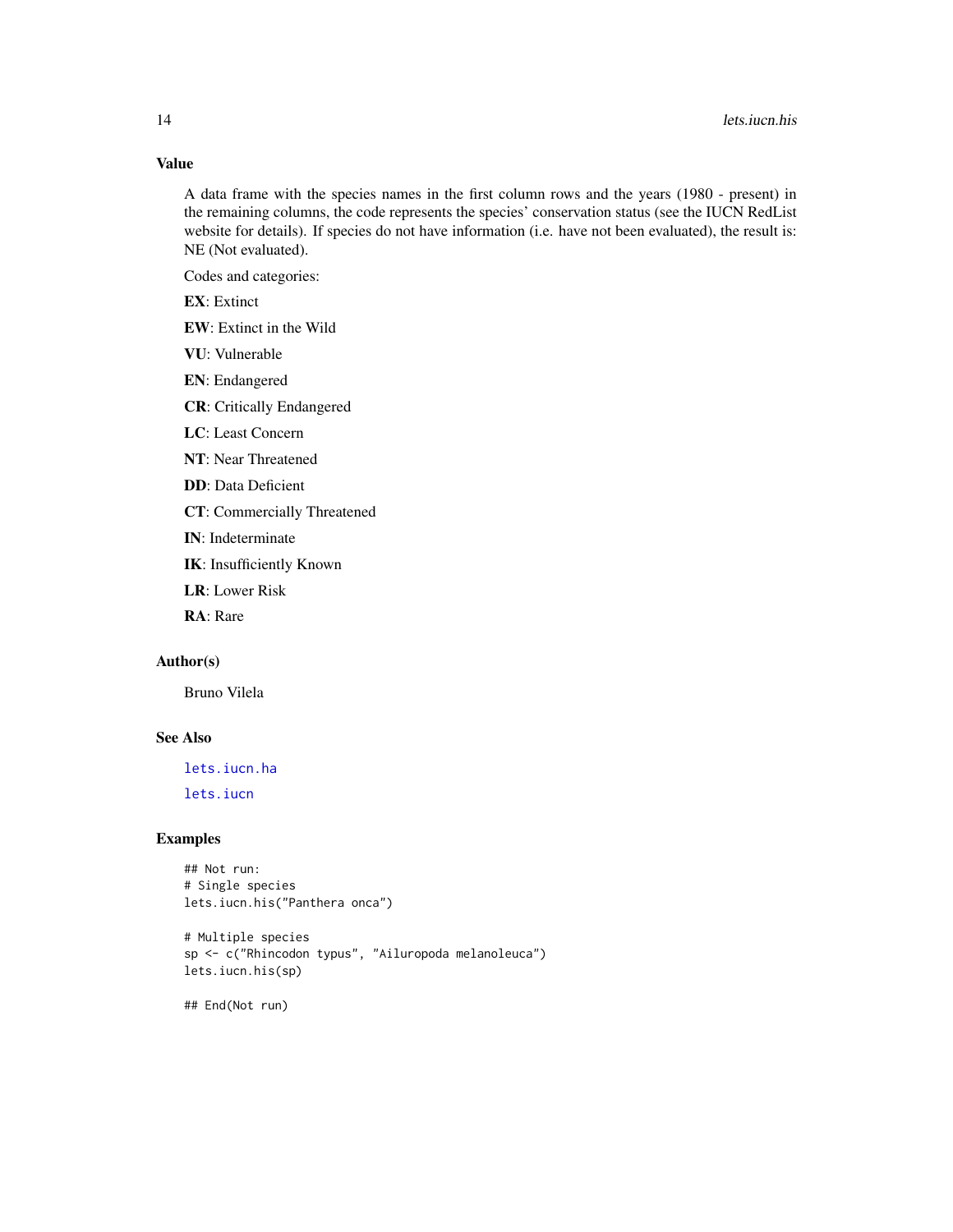<span id="page-14-0"></span>

### Description

Transform IUCN RedList conservation status to continuous values ranging from 0 to 5.

### Usage

lets.iucncont(x,  $dd = NA$ , ne = NA)

### Arguments

| $\mathsf{x}$ | A vector or a matrix containing IUCN codes to be transformed.                           |
|--------------|-----------------------------------------------------------------------------------------|
| dd           | The value to be attributed to DD (data-deficient) species, the default option is<br>NA. |
| ne           | The value to be attributed to NE (not-evaluated) species, the default option is<br>NA.  |

### Value

Returns a vector/matrix with continuos values from 0 to 5.

EX and  $EW = 5$  $CR = 4$  $EN = 3$  $VU = 2$  $NT = 1$  $LC = 0$  $DD = NA$  $NE = NA$ 

### Author(s)

Bruno Vilela

### References

Purvis A et al., 2000. Predicting extinction risk in declining species. Proceedings of the Royal Society of London. Series B: Biological Sciences, 267.1456: 1947-1952.

#### See Also

[lets.iucn](#page-10-1)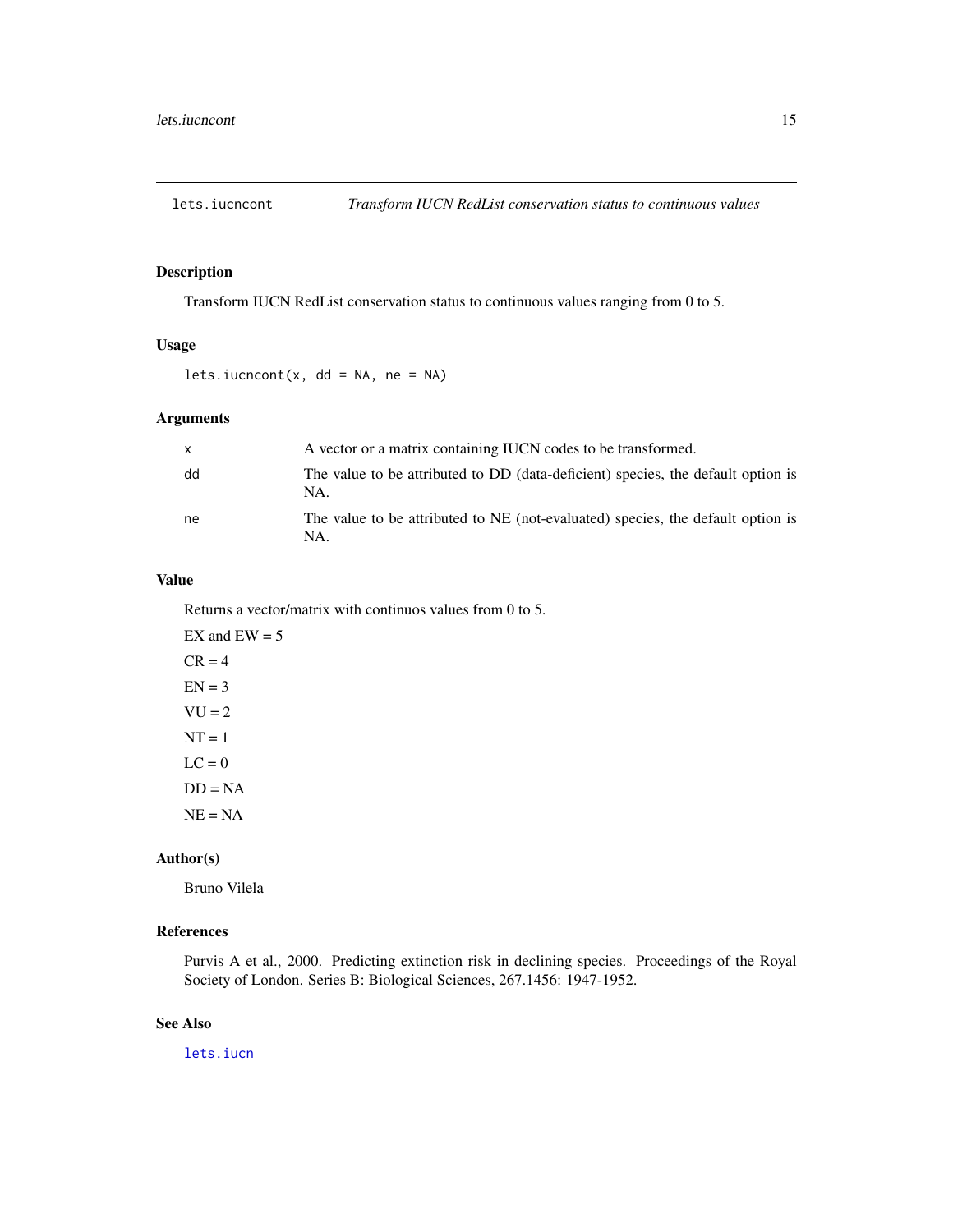### Examples

```
## Not run:
#Vector transformation
status <- sample(c("EN","VU", "NT", "CR", "DD", "LC", "EX"),
                 30, replace = TRUE)
transV <- lets.iucncont(status)
#matrix transformation
data(IUCN)
transM <- lets.iucncont(IUCN)
## End(Not run)
```
<span id="page-15-1"></span>

| lets.maplizer | Create a matrix summarizing species' attributes within cells of a Pres- |  |
|---------------|-------------------------------------------------------------------------|--|
|               | enceAbsence object                                                      |  |

### Description

Summarize species atributes per cell in a presence-absence matrix.

### Usage

```
lets.maplizer(x, y, z, func = mean, ras = FALSE)
```
### Arguments

| $\mathsf{x}$ | A PresenceAbsence object.                                                                                          |
|--------------|--------------------------------------------------------------------------------------------------------------------|
| y            | Species attribute to be considered. It must be a numeric attribute.                                                |
| z            | Species names in the same order as the attributes and exactly the same as named<br>in the Presence Absence object. |
| func         | A function to summarize the species' atribute in each cell (the function must<br>return only one value).           |
| ras          | If TRUE the raster object will be returned together with the matrix.                                               |

#### Value

The result can be both a matrix or a list cointaining the follow objects:

Matrix: a matrix object with the cells' geographic coordinates and the summarized species' attributes within them.

Raster: The summarized species'attributed maped in a raster object.

### Author(s)

Bruno Vilela

<span id="page-15-0"></span>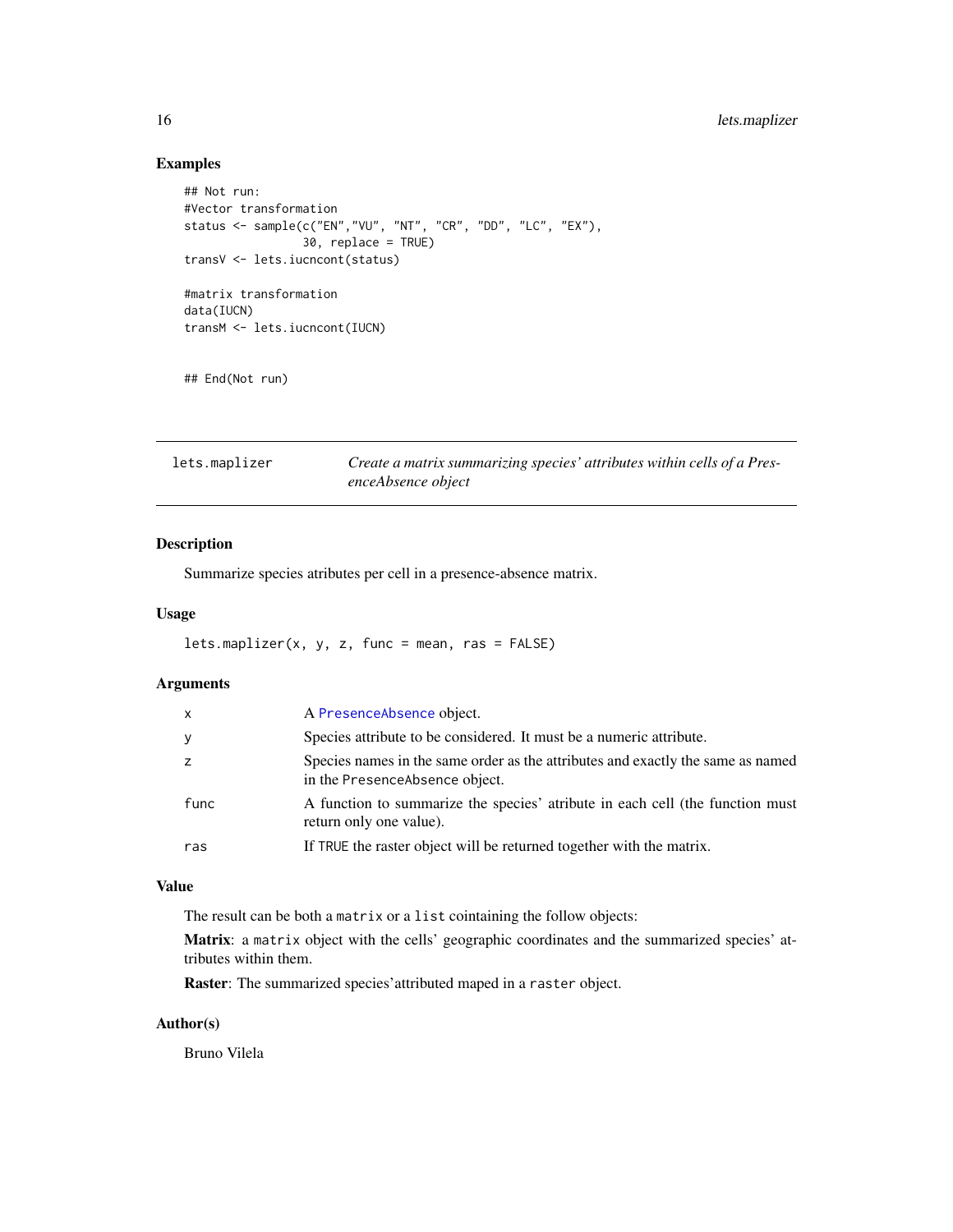### <span id="page-16-0"></span>lets.midpoint 17

### See Also

[lets.presab](#page-20-1) [lets.presab.birds](#page-22-1)

### Examples

```
## Not run:
data(PAM)
data(IUCN)
trait <- IUCN$Description_Year
resu <- lets.maplizer(PAM, trait, PAM$S, ras = TRUE)
head(resu$Matrix)
plot(resu$Raster, xlab = "Longitude", ylab = "Latitude",
main = "Mean description year per site") ; map(add = TRUE)
```
## End(Not run)

<span id="page-16-1"></span>lets.midpoint *Compute the midpoint of species' geographic ranges*

### Description

Calculate species' distributional midpoint from a presence-absence matrix using several methods.

#### Usage

lets.midpoint(pam, planar = FALSE, method = "PC")

### Arguments

| pam    | A presence-absence matrix (sites in the rows and species in the columns, with<br>the first two columns containing the longitudinal and latitudinal coordinates,<br>respectively), or an object of class PresenceAbsence.                                                                                                                                                                                                                                                                                                                                                                                                                                                                                                                                                                                                                          |
|--------|---------------------------------------------------------------------------------------------------------------------------------------------------------------------------------------------------------------------------------------------------------------------------------------------------------------------------------------------------------------------------------------------------------------------------------------------------------------------------------------------------------------------------------------------------------------------------------------------------------------------------------------------------------------------------------------------------------------------------------------------------------------------------------------------------------------------------------------------------|
| planar | Logical, if FALSE the coordinates are in Longitude/Latitude. If TRUE the coordi-<br>nates are planar.                                                                                                                                                                                                                                                                                                                                                                                                                                                                                                                                                                                                                                                                                                                                             |
| method | Default option, "PC" (polygon centroid) will generate a polygon from the raster,<br>and calculate the centroid of this polygon. If planar = TRUE, the function cen-<br>troid of the package geosphere is used. If planar $=$ FALSE, the function gCen-<br>troid of the package rgeos is used. Note that for the "PC" method, users can<br>only use Presence Absence objects. Note also that this method will not be the<br>best for Presence Absence objects made from occurrence records, or that have<br>multiple disjoint distributions. Users can also choose the geographic midpoint,<br>using the option "GM". "GM" will create a bouding box across the extremes<br>of the distribution and calculate the centroid. Alternatively, the midpoint can be<br>calculated as the point that minimize the distance between all cells of the PAM, |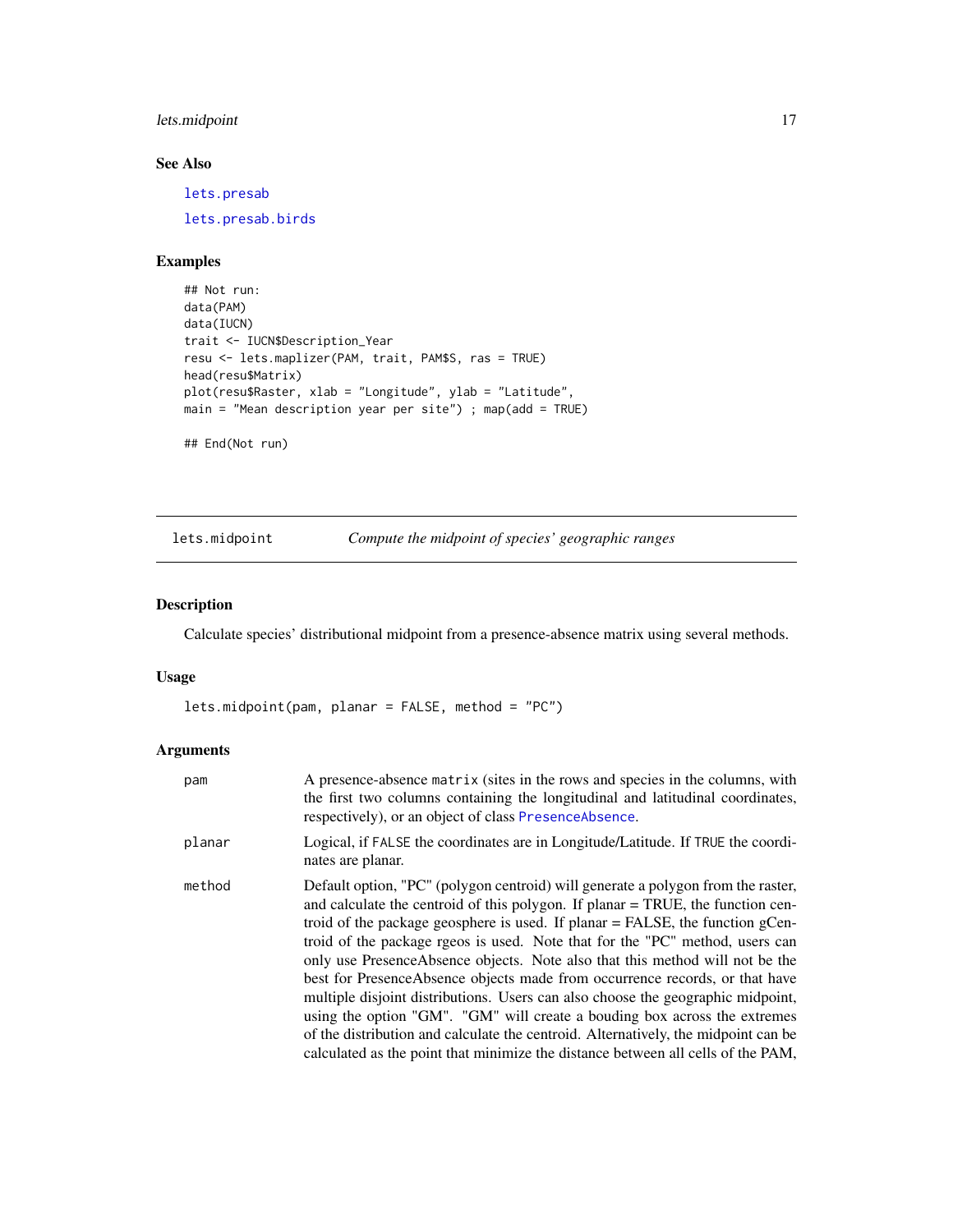using the method "CMD"(center of minimun distance). The user can also calculate the midpoint, based on the centroid of the minimum convex polygon of the distribution, using the method "MCC". This last method is usefull when using a PresenceAbsence object made from occurrence records.

#### Value

A data.frame containing the species' names and geographic coordinates (longitude [x], latitude [y]) of species' midpoints.

#### Author(s)

Fabricio Villalobos & Bruno Vilela

#### See Also

[lets.presab](#page-20-1)

[lets.presab.birds](#page-22-1)

#### Examples

```
## Not run:
data(PAM)
mid <- lets.midpoint(PAM, method = "PC")
mid2 <- lets.midpoint(PAM, method = "GM")
mid3 <- lets.midpoint(PAM, method = "CMD")
mid4 < - lets.midpoint(PAM, method = "MCC")
mid5 <- lets.midpoint(PAM, method = "PC", planar = TRUE)
mid6 <- lets.midpoint(PAM, method = "GM", planar = TRUE)
mid7 <- lets.midpoint(PAM, method = "CMD", planar = TRUE)
mid8 <- lets.midpoint(PAM, method = "MCC", planar = TRUE)
for (sp in 1:nrow(mid)) {
 #sp = 4 # Or choose a line or species
 plot(PAM, name = mid[sp, 1])
 points(mid[sp, -1], col = adjustcolor("blue", .8), pch = 20, cex = 1.5)
 points(mid2[sp, -1], col = adjustcolor("green", .8), pch = 20, cex = 1.5)
 points(mid3[sp, -1], col = adjustcolor("yellow", .8), pch = 20, cex = 1.5)
 points(mid4[sp, -1], col = adjustcolor("purple", .8), pch = 20, cex = 1.5)
 points(mid5[sp, -1], col = adjustcolor("orange", .8), pch = 20, cex = 1.5)
 points(mid6[sp, -1], col = adjustcolor("black", .8), pch = 20, cex = 1.5)
 points(mid7[sp, -1], col = adjustcolor("gray", .8), pch = 20, cex = 1.5)
 points(mid8[sp, -1], col = adjustcolor("brown", .8), pch = 20, cex = 1.5)
 Sys.sleep(1)
}
## End(Not run)
```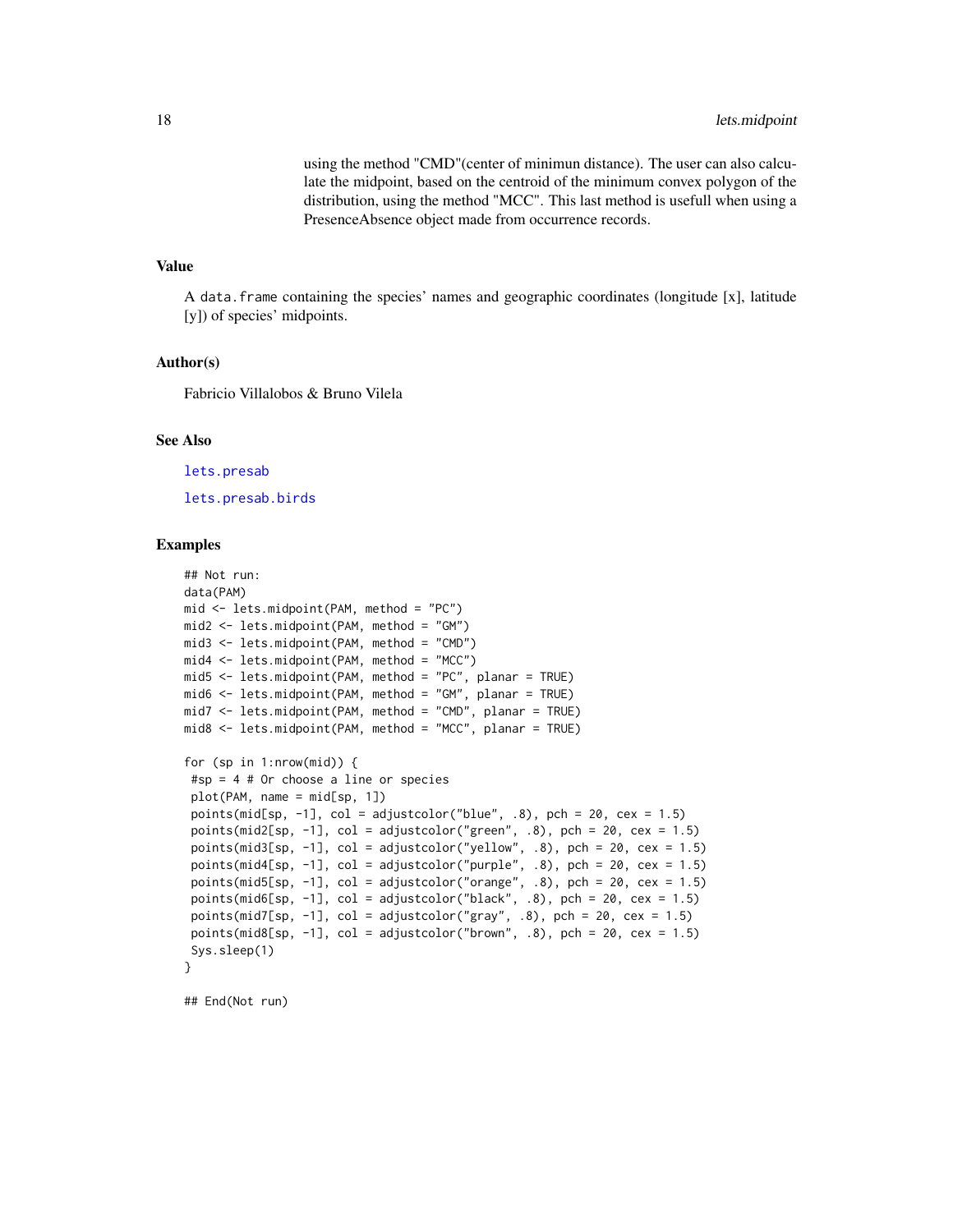<span id="page-18-1"></span><span id="page-18-0"></span>

### Description

Creates a species geographic overlap matrix from a Presence-absence matrix.

### Usage

lets.overlap(pam, method = "Chesser&Zink", xy = NULL)

### Arguments

| pam    | A presence-absence matrix (sites in rows and species in columns, with the first<br>two columns containing the longitudinal and latitudinal coordinates, respec-<br>tively), or an object of class PresenceAbsence.                                                                                                                                                                                                                                                                                                |
|--------|-------------------------------------------------------------------------------------------------------------------------------------------------------------------------------------------------------------------------------------------------------------------------------------------------------------------------------------------------------------------------------------------------------------------------------------------------------------------------------------------------------------------|
| method | The method used to calculate the overlap matrix. "Chesser & Zink" calculates the<br>degree of overlap as the proportion of the smaller range that overlaps within the<br>larger range (Chesser & Zink 1994). "Proportional" calculates the proportion<br>of a range that overlaps another range, the resultant matrix is not symmetric.<br>"Cells" will show the number of overlapping grid cells between a pair of species'<br>ranges (same for both species in a pair), here the resultant matrix is symmetric. |
| XV     | Logical, if TRUE the input matrix contains geographic coordinates in the first two<br>columns.                                                                                                                                                                                                                                                                                                                                                                                                                    |

### Author(s)

Fabricio Villalobos & Bruno Vilela

### References

Chesser, R. Terry, and Robert M. Zink. "Modes of speciation in birds: a test of Lynch's method." Evolution (1994): 490-497.

Barraclough, Timothy G., and Alfried P. Vogler. "Detecting the geographical pattern of speciation from species-level phylogenies." The American Naturalist 155.4 (2000): 419-434.

#### See Also

[lets.presab](#page-20-1)

[lets.presab.birds](#page-22-1)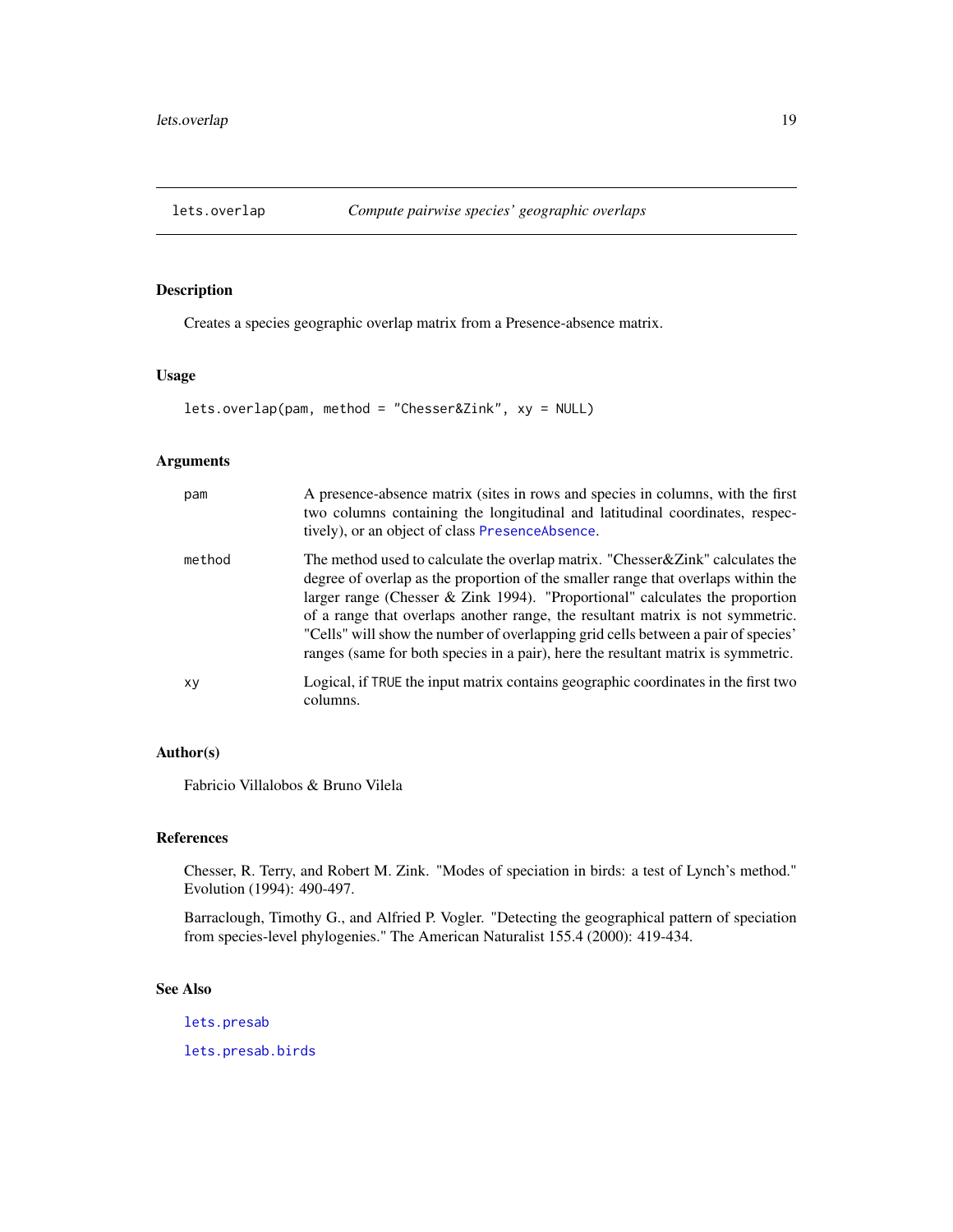### Examples

```
## Not run:
data(PAM)
CZ <- lets.overlap(PAM, method = "Chesser&Zink")
prop <- lets.overlap(PAM, method = "Proportional")
cells <- lets.overlap(PAM, method = "Cells")
## End(Not run)
```
### <span id="page-19-1"></span>lets.pamcrop *Crop a PresenceAbsence object based on an input shapefile*

### Description

Crop a PresenceAbsence object based on a shapefile provided by the user.

#### Usage

```
lets.pam crop(x, shp, remove(sp = TRUE)
```
### Arguments

| X         | A PresenceAbsence object.                                                                                     |
|-----------|---------------------------------------------------------------------------------------------------------------|
| shp       | Object of class SpatialPolygonsDataFrame (see function readShapePoly) to<br>crop the Presence Absence object. |
| remove.sp | Logical, if TRUE the final matrix will not contain species that do not match any<br>cell in the grid.         |

### Value

The result is an object of class PresenceAbsence croped.

### Author(s)

Bruno Vilela

### See Also

[plot.PresenceAbsence](#page-34-1) [lets.presab.birds](#page-22-1)

<span id="page-19-0"></span>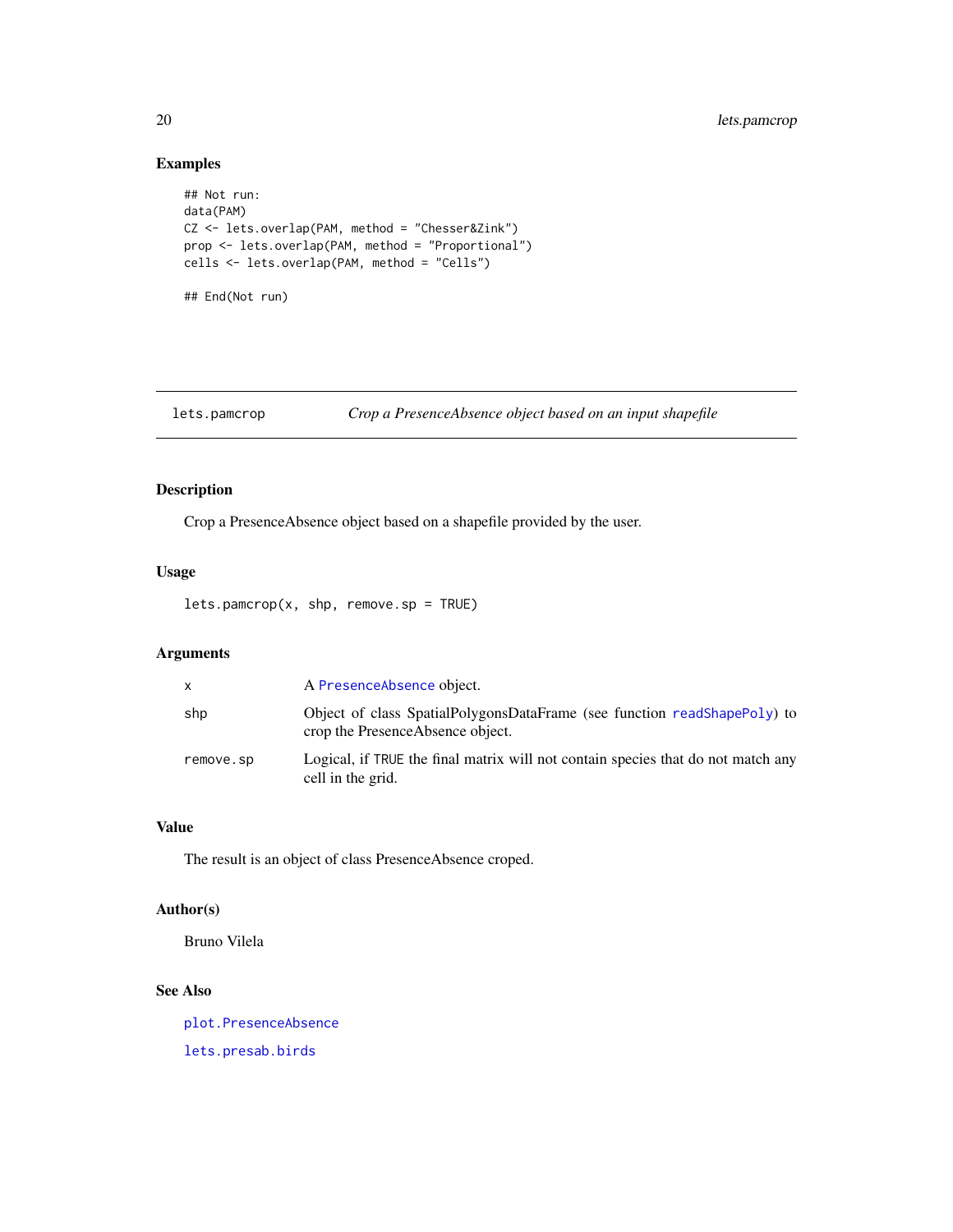#### <span id="page-20-0"></span>lets.presab 21

#### Examples

```
## Not run:
data(PAM)
# PAM before crop
plot(PAM, xlab = "Longitude", ylab = "Latitude",
     main = "Phyllomedusa species richness")
# Crop PAM to Brazil
require(maptools)
data(wrld_simpl) # World map
Brazil <- wrld_simpl[wrld_simpl$NAME == "Brazil", ] # Brazil (polygon)
PAM_crop <- lets.pamcrop(PAM, Brazil, remove.sp = TRUE)
plot(PAM_crop, xlab = "Longitude", ylab = "Latitude",
     main = "Phyllomedusa species richness (Brazil crop)",
     col = colorRampPalette(c("darkgreen", "yellow", "blue")))
```
## End(Not run)

<span id="page-20-1"></span>

|  | lets.presab |
|--|-------------|
|--|-------------|

Create a presence-absence matrix of species' geographic ranges *within a grid*

#### Description

Convert species' ranges (in shapefile format) into a presence-absence matrix based on a user-defined grid system

#### Usage

```
lets.presab(shapes, xmn = -180, xmx = 180, ymn = -90, ymx = 90,
  resol = 1, remove. cells = TRUE, remove. sp = TRUE, show.matrix = FALSE,crs = CRS("+proj=longlat +datum=WGS84"), crs.grid = crs, cover = 0,
  presence = NULL, origin = NULL, seasonal = NULL, count = FALSE)
```
### Arguments

| shapes | Object of class SpatialPolygonsDataFrame (see function readShapePoly to<br>open these files) containing the distribution of one or more species. Species<br>names should be in a column (within the .DBF table of the shapefile) called<br>BINOMIAL/binomial or SCINAME/sciname. |
|--------|----------------------------------------------------------------------------------------------------------------------------------------------------------------------------------------------------------------------------------------------------------------------------------|
| xmn    | Minimun longitude used to construct the grid in which the matrix will be based<br>(i.e. the [gridded] geographic domain of interest)                                                                                                                                             |
| xmx    | Maximun longitude used to construct the grid in which the matrix will be based<br>(i.e. the [gridded] geographic domain of interest)                                                                                                                                             |
| ymn    | Minimun latitude used to construct the grid in which the matrix will be based<br>(i.e. the [gridded] geographic domain of interest)                                                                                                                                              |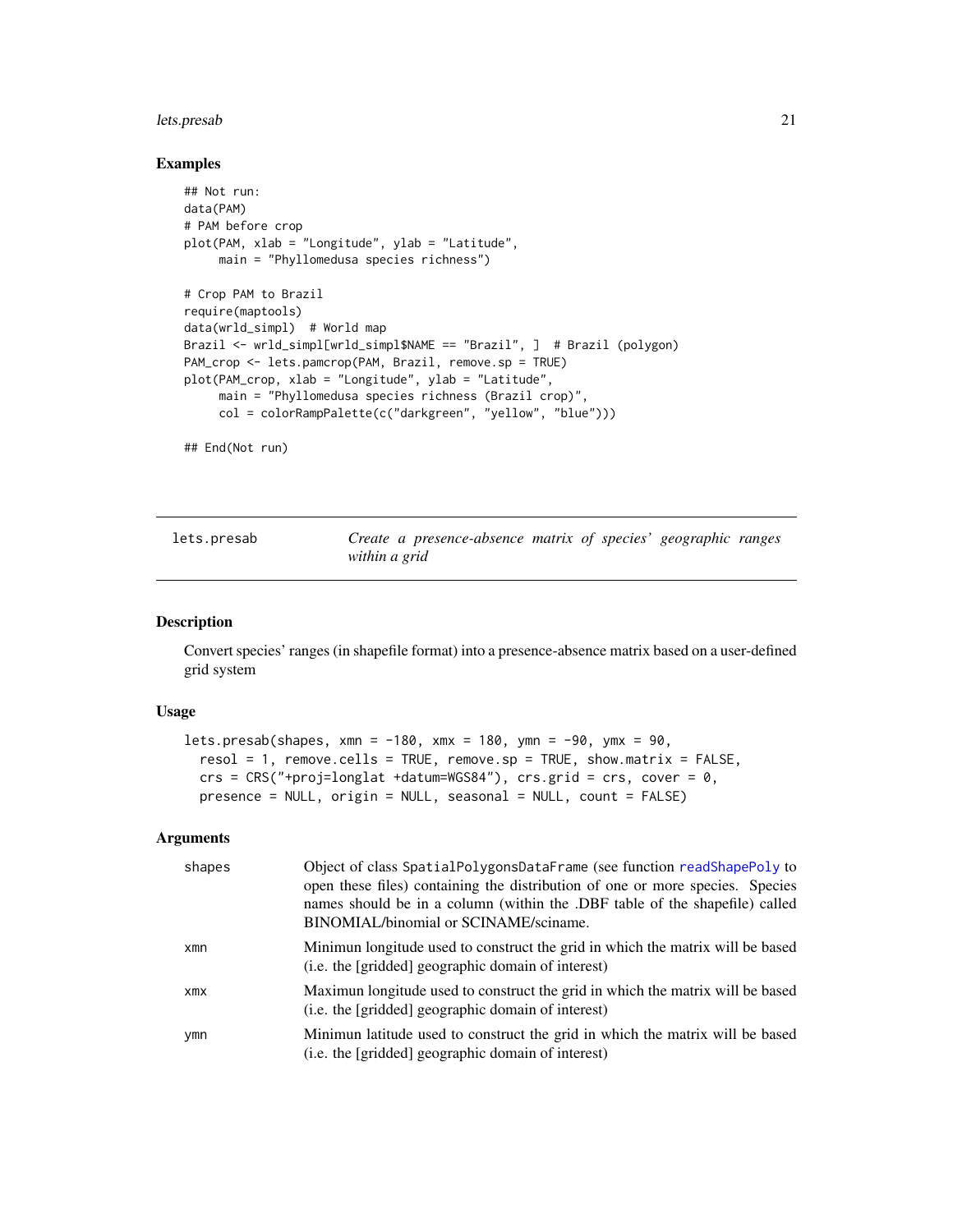<span id="page-21-0"></span>

| ymx          | Maximun latitude used to construct the grid in which the matrix will be based<br>(i.e. the [gridded] geographic domain of interest)                                                                                                |
|--------------|------------------------------------------------------------------------------------------------------------------------------------------------------------------------------------------------------------------------------------|
| resol        | Numeric vector of length 1 or 2 to set the grid resolution.                                                                                                                                                                        |
| remove.cells | Logical, if TRUE the final matrix will not contain cells in the grid with a value of<br>zero (i.e. sites with no species present).                                                                                                 |
| remove.sp    | Logical, if TRUE the final matrix will not contain species that do not match any<br>cell in the grid.                                                                                                                              |
| show.matrix  | Logical, if TRUE only the presence-absence matrix will be returned.                                                                                                                                                                |
| crs          | Character representign the PROJ.4 type description of a Coordinate Reference<br>System (map projection) of the polygons.                                                                                                           |
| crs.grid     | Character representign the PROJ.4 type description of a Coordinate Reference<br>System (map projection) for the grid. Note that when you change this options<br>you may probably change the extent coordinates and the resolution. |
| cover        | Porcentage of the cell covered by the shapefile that will be considered for pres-<br>ence (values between $0$ and $1$ ). This option is only available when the coordi-<br>nates are in degrees (longitude/latitude).              |
| presence     | A vector with the code numbers for the presence type to be considered in the pro-<br>cess (for IUCN spatial data http://www.iucnredlist.org/technical-documents/<br>spatial-data, see metadata).                                   |
| origin       | A vector with the code numbers for the origin type to be considered in the pro-<br>cess (for IUCN spatial data).                                                                                                                   |
| seasonal     | A vector with the code numbers for the seasonal type to be considered in the<br>process (for IUCN spatial data).                                                                                                                   |
| count        | Logical, if TRUE a counting window will open.                                                                                                                                                                                      |
|              |                                                                                                                                                                                                                                    |

#### Details

The function creates the presence-absence matrix based on a raster object. Depending on the cell size, extension used and number of species it may require a lot of memory, and may take some time to process it. Thus, during the process, if count argument is set TRUE, a counting window will open so you can see the progress (i.e. in what polygon/shapefile the function is working). Note that the number of polygons is not the same as the number of species that you have (i.e. a species may have more than one polygon/shapefiles).

#### Value

The result is a list object of class [PresenceAbsence](#page-35-1) with the following objects:

Presence-Absence Matrix: A matrix of species' presence(1) and absence(0) information. The first two columns contain the longitude (x) and latitude (y) of the cells' centroid (from the gridded domain used);

Richness Raster: A raster containing species richness data;

Species name: A character vector with species' names contained in the matrix.

\*But see the optional argument show.matrix.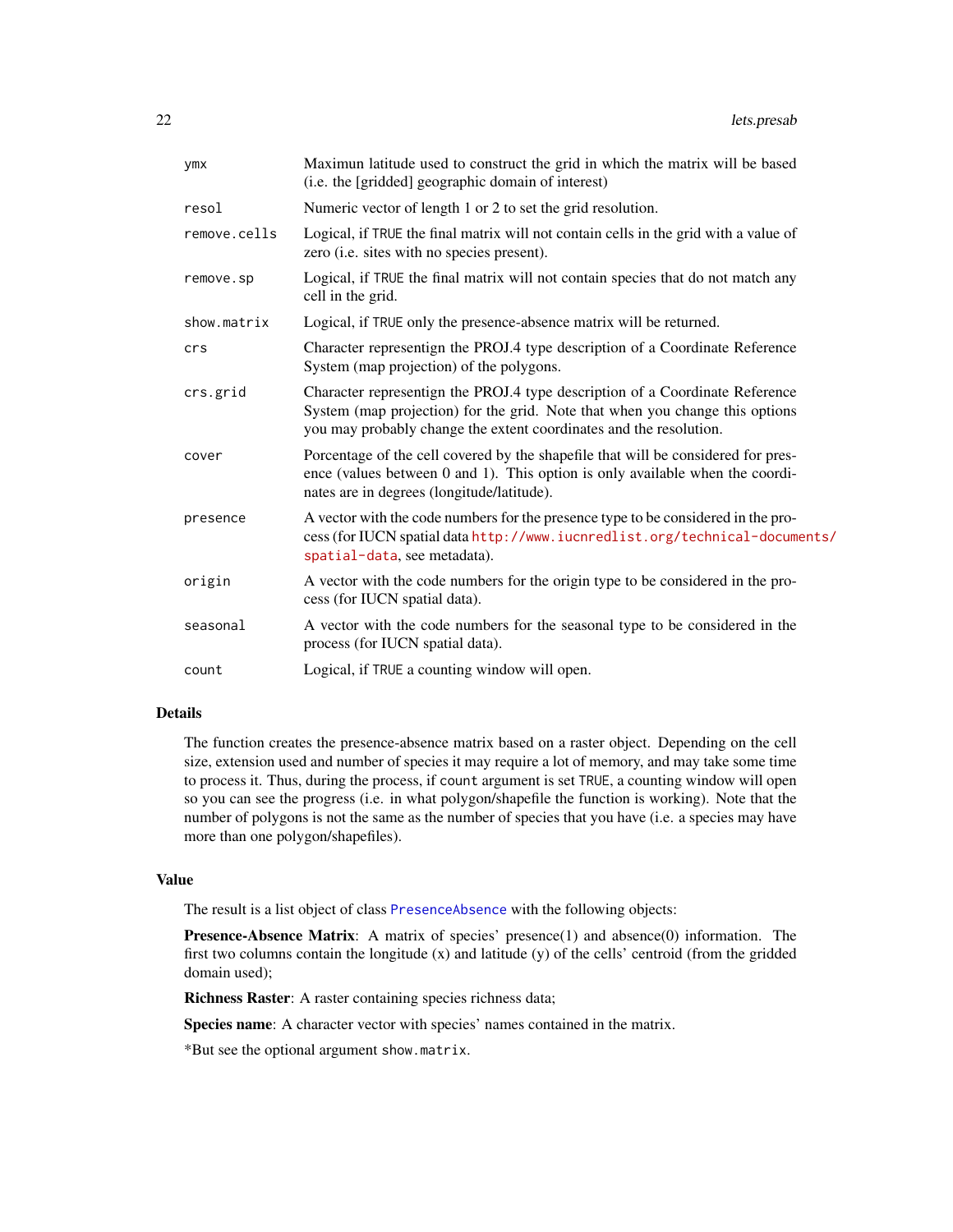```
lets.presab.birds 23
```
#### Author(s)

Bruno Vilela & Fabricio Villalobos

#### See Also

[plot.PresenceAbsence](#page-34-1) [lets.presab.birds](#page-22-1) [lets.shFilter](#page-29-1)

### Examples

```
## Not run:
# Spatial distribution polygons of south american frogs
# of genus Phyllomedusa.
data(Phyllomedusa)
PAM <- lets.presab(Phyllomedusa, xmn = -93, xmx = -29,
                   ymn = -57, ymx = 15)
summary(PAM)
# Species richness map
plot(PAM, xlab = "Longitude", ylab = "Latitude",
     main = "Phyllomedusa species richness")
# Map of the specific species
plot(PAM, name = "Phyllomedusa nordestina")
```
## End(Not run)

<span id="page-22-1"></span>lets.presab.birds *Create a presence-absence matrix of species' geographic ranges within a grid for the Birdlife spatial data*

### Description

Convert species' ranges (in shapefile format and stored in particular folders) into a presence-absence matrix based on a user-defined grid. This function is specially designed to work with BirdLife Intl. shapefiles (<http://www.birdlife.org>).

```
lets.presab.birds(path, xmn = -180, xmx = 180, ymn = -90, ymx = 90,
  resol = 1, remove. cells = TRUE, remove. sp = TRUE, show.matrix = FALSE,
 crs = NULL, crs.grid = crs, cover = 0, presence = NULL,
  origin = NULL, seasonal = NULL, count = FALSE)
```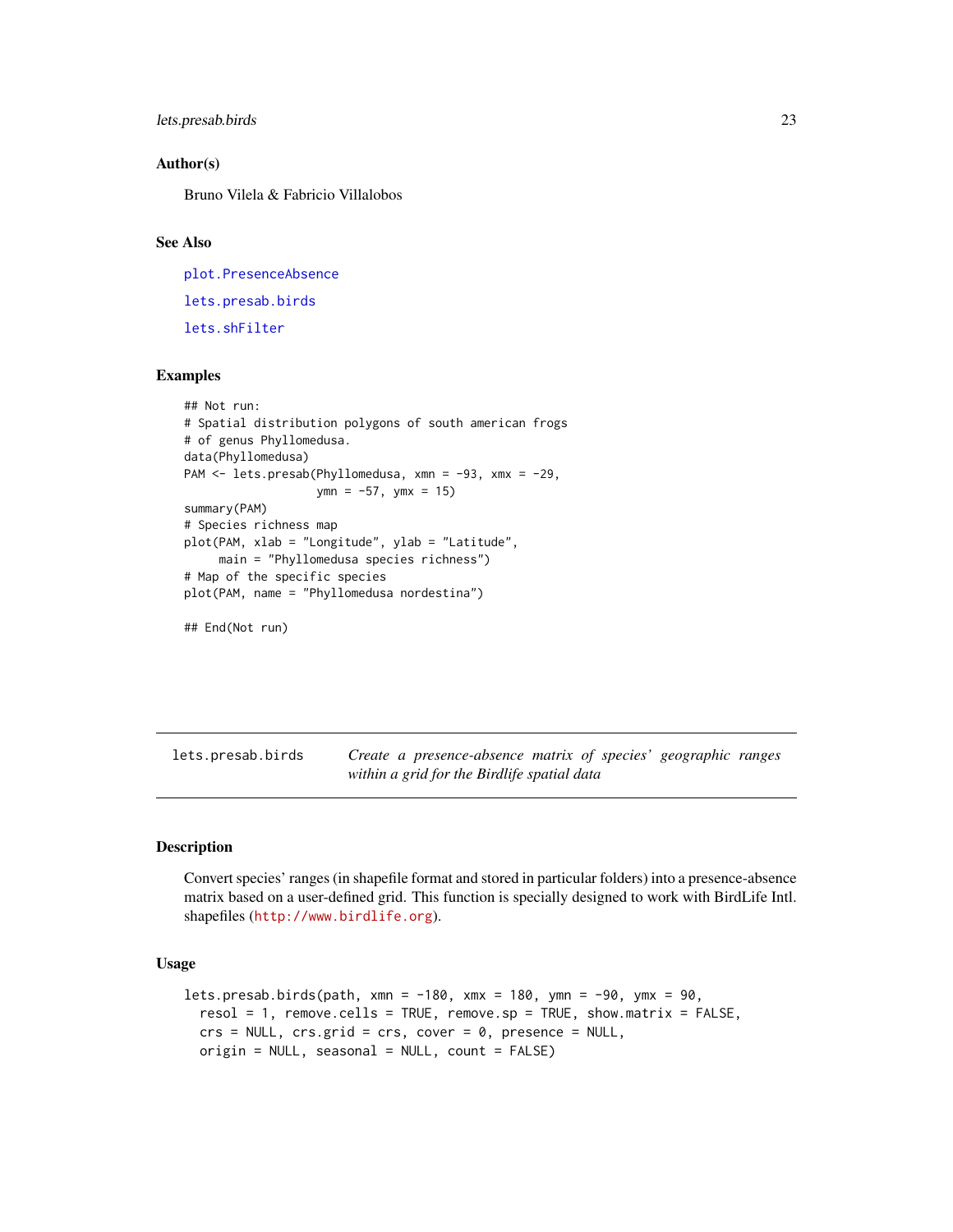### <span id="page-23-0"></span>Arguments

| path         | Path location of folders with one or more species' individual shapefiles. Shape-<br>files with more than one species will not work on this function. To use multi-<br>species shapefiles see lets.presab.                          |
|--------------|------------------------------------------------------------------------------------------------------------------------------------------------------------------------------------------------------------------------------------|
| xmn          | Minimun longitude used to construct the grid in which the matrix will be based<br>(i.e. the [gridded] geographic domain of interest).                                                                                              |
| xmx          | Maximun longitude used to construct the grid in which the matrix will be based<br>(i.e. the [gridded] geographic domain of interest).                                                                                              |
| ymn          | Minimun latitude used to construct the grid in which the matrix will be based<br>(i.e. the [gridded] geographic domain of interest)                                                                                                |
| ymx          | Maximun latitude used to construct the grid in which the matrix will be based<br>(i.e. the [gridded] geographic domain of interest).                                                                                               |
| resol        | Numeric vector of length 1 or 2 to set the grid resolution.                                                                                                                                                                        |
| remove.cells | Logical, if TRUE the final matrix will not contain cells in the grid with a value of<br>zero (i.e. sites with no species present).                                                                                                 |
| remove.sp    | Logical, if TRUE the final matrix will not contain species that do not match any<br>cell in the grid.                                                                                                                              |
| show.matrix  | Logical, if TRUE only the presence-absence matrix will be returned.                                                                                                                                                                |
| crs          | Character representign the PROJ.4 type description of a Coordinate Reference<br>System (map projection) of the original polygons.                                                                                                  |
| crs.grid     | Character representign the PROJ.4 type description of a Coordinate Reference<br>System (map projection) for the grid. Note that when you change this options<br>you may probably change the extent coordinates and the resolution. |
| cover        | Porcentage of the cell covered by the shapefile that will be considered for pres-<br>ence (values between 0 and 1). This option is only available when the coordi-<br>nates are in degrees (longitude/latitude).                   |
| presence     | A vector with the code numbers for the presence type to be considered in the pro-<br>cess (for IUCN spatial data http://www.iucnredlist.org/technical-documents/<br>spatial-data, see metadata).                                   |
| origin       | A vector with the code numbers for the origin type to be considered in the pro-<br>cess (for IUCN spatial data).                                                                                                                   |
| seasonal     | A vector with the code numbers for the seasonal type to be considered in the<br>process (for IUCN spatial data).                                                                                                                   |
| count        | Logical, if TRUE a counting window will open.                                                                                                                                                                                      |

### Details

The function creates the presence-absence matrix based on a raster file. Depending on the cell size, extension used and number of species it may require a lot of memory, and may take some time to process it. Thus, during the process, if count argument is set TRUE, a counting window will open so you can see the progress (i.e. in what polygon the function is working). Note that the number of polygons is not the same as the number of species that you have (i.e. a species may have more than one polygon/shapefiles).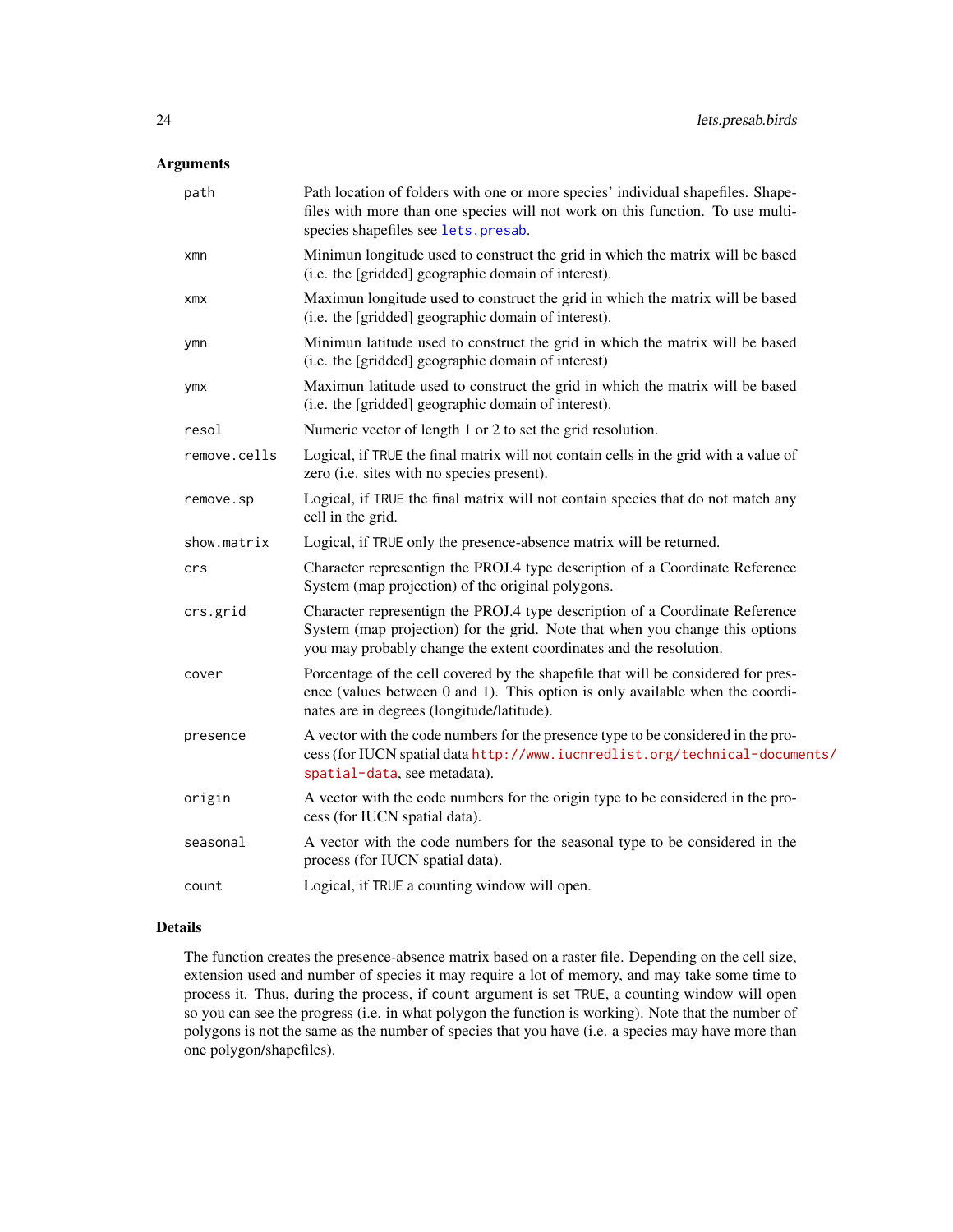### <span id="page-24-0"></span>lets.presab.grid 25

### Value

The result is an object of class [PresenceAbsence](#page-35-1) with the following objects:

Presence-Absence Matrix: A matrix of species' presence(1) and absence(0) information. The first two columns contain the longitude (x) and latitude (y) of the cells' centroid (from the gridded domain used);

Richness Raster: A raster containing species richness data;

Species name: A vector with species' names contained in the matrix.

\*But see the optional argument show.matrix.

#### Author(s)

Bruno Vilela & Fabricio Villalobos

### See Also

[plot.PresenceAbsence](#page-34-1) [lets.presab](#page-20-1) [lets.shFilter](#page-29-1)

#### Examples

```
## Not run:
# Constructing a Presence/Absence matrix for birds
# Attention: For your own files, omit the 'system.file'
# and 'package="letsR"', these are just to get the path
# to files installed with the package.
path.Ramphastos <- system.file("extdata", package = "letsR")
PAM <- lets.presab.birds(path.Ramphastos, xmn = -93, xmx = -29,
                         ymn = -57, ymx = 25)
# Species richness map
plot(PAM, xlab = "Longitude", ylab = "Latitude",
     main = "Ramphastos species Richness")
```
## End(Not run)

lets.presab.grid *Create a presence-absence matrix of species' geographic ranges within a user's grid shapefile (beta version)*

#### Description

Convert species' ranges (in shapefile format) into a presence-absence matrix based on a grid in shapefile format.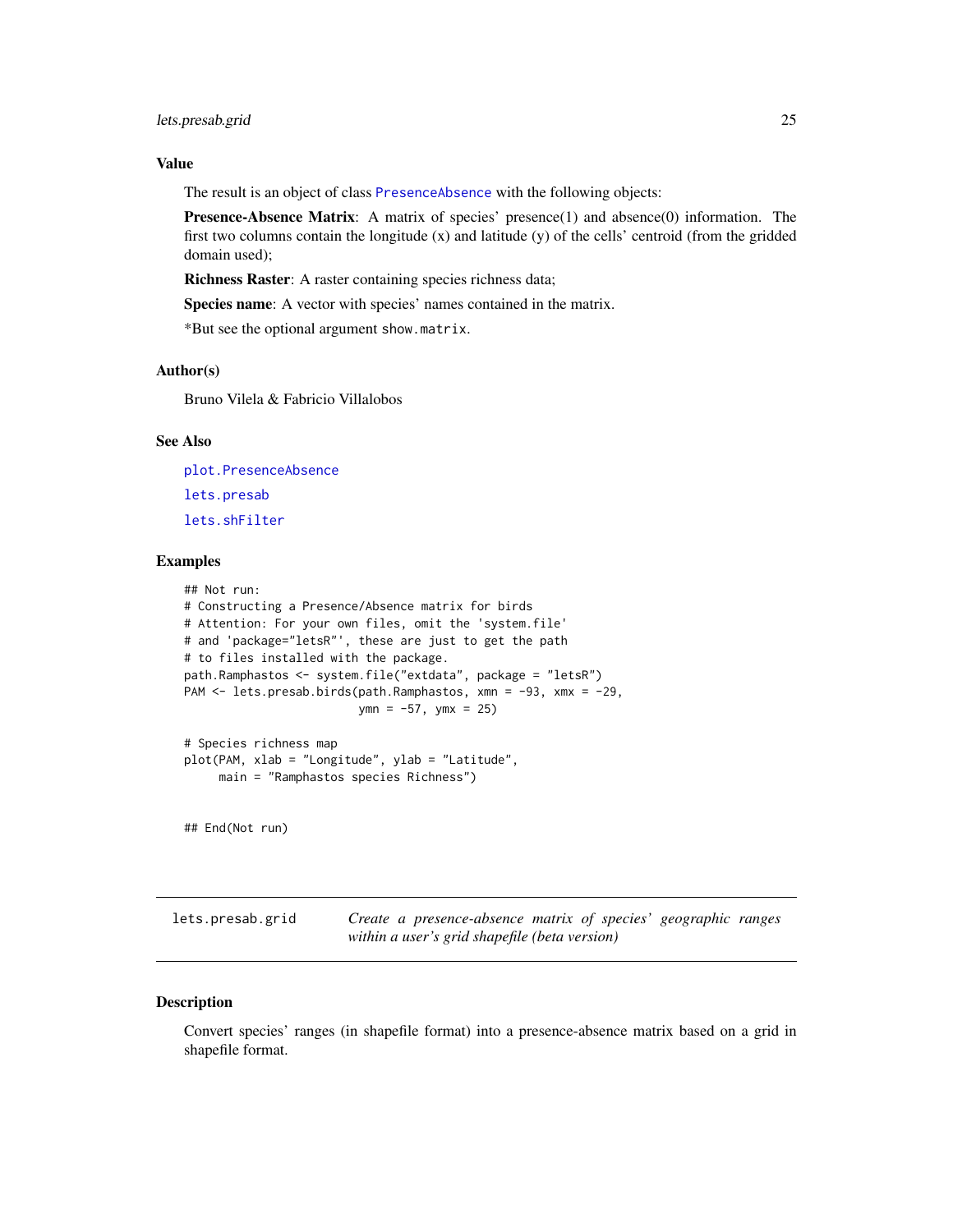### <span id="page-25-0"></span>Usage

```
lets.presab.grid(shapes, grid, sample.unit, remove.sp = TRUE,
 presence = NULL, origin = NULL, seasonal = NULL)
```
### Arguments

| shapes      | Object of class SpatialPolygonsDataFrame (see function readShapePoly to<br>open these files) containing the distribution of one or more species. Species<br>names should be in a column (within the .DBF table of the shapefile) called<br>BINOMIAL/binomial or SCINAME/sciname. |
|-------------|----------------------------------------------------------------------------------------------------------------------------------------------------------------------------------------------------------------------------------------------------------------------------------|
| grid        | Object of class shapefile representing the spatial grid (e.g. regular/irregular cells,<br>political divisions, hexagonal grids, etc). The grid and the shapefiles must be in<br>the same projection.                                                                             |
| sample.unit | Object of class character with the name of the column (in the grid) represent-<br>ing the sample units of the presence absence matrix.                                                                                                                                           |
| remove.sp   | Logical, if TRUE the final matrix will not contain species that do not match any<br>cell in the grid.                                                                                                                                                                            |
| presence    | A vector with the code numbers for the presence type to be considered in the pro-<br>cess (for IUCN spatial data http://www.iucnredlist.org/technical-documents/<br>spatial-data, see metadata).                                                                                 |
| origin      | A vector with the code numbers for the origin type to be considered in the pro-<br>cess (for IUCN spatial data).                                                                                                                                                                 |
| seasonal    | A vector with the code numbers for the seasonal type to be considered in the<br>process (for IUCN spatial data).                                                                                                                                                                 |

### Details

This function is an alternative way to create a presence absence matrix when users already have their own grid.

#### Value

The result is a list containing two objects:

(I) A matrix the species presence (1) and absence (0) values per sample unity.

(II) The original grid.

### Author(s)

Bruno Vilela & Fabricio Villalobos

### See Also

[plot.PresenceAbsence](#page-34-1) [lets.presab.birds](#page-22-1) [lets.shFilter](#page-29-1)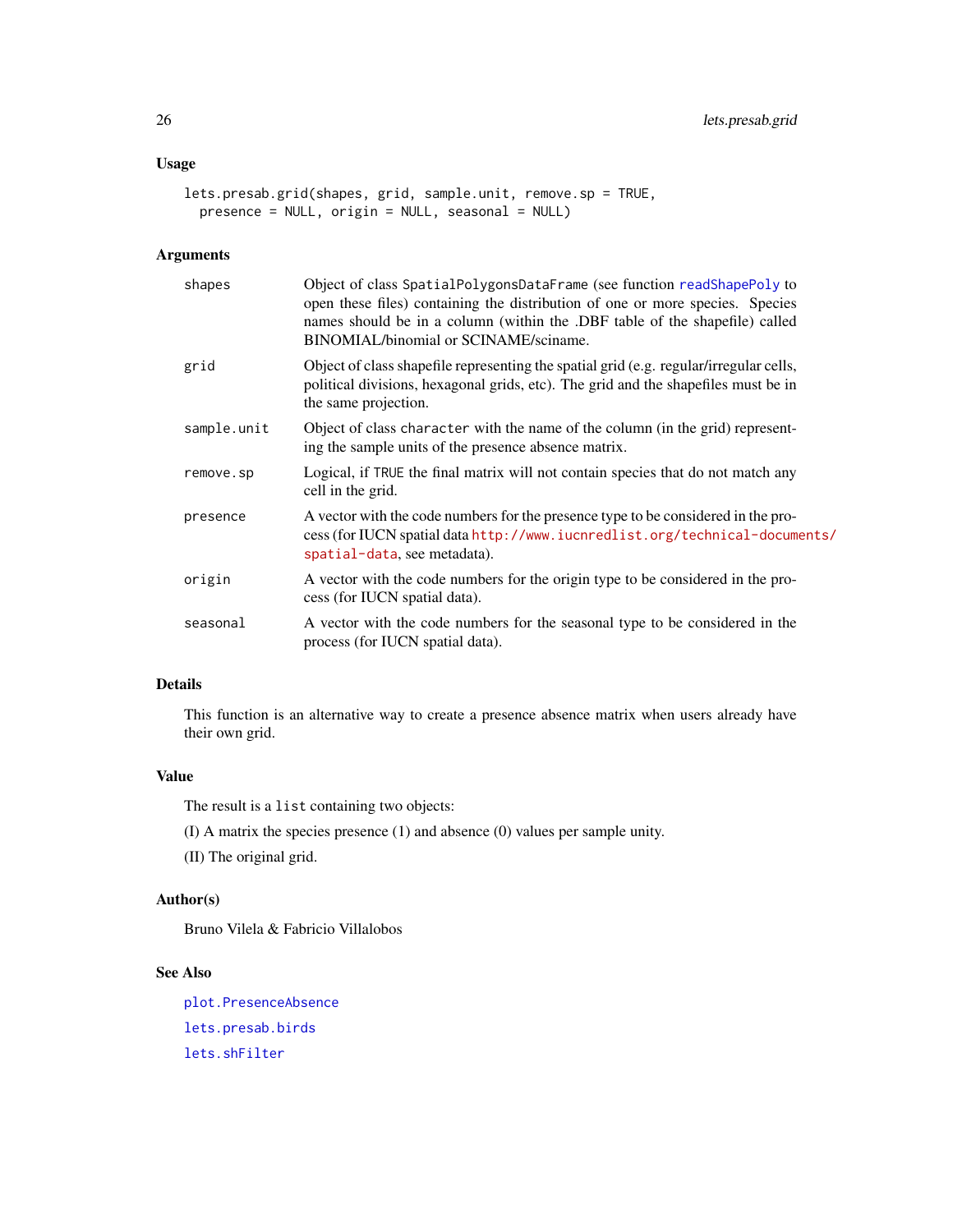### <span id="page-26-0"></span>lets.presab.points 27

#### Examples

```
## Not run:
# Grid
sp.r <- rasterToPolygons(raster(resol = 5))
slot(sp.r, "data") <- cbind("ID" = 1:length(sp.r),
                            slot(sp.r, "data"))
# Species polygons
data(Phyllomedusa)
projection(Phyllomedusa) <- projection(sp.r)
# PAM
resu <- lets.presab.grid(Phyllomedusa, sp.r, "ID")
# Plot
rich_plus1 <- rowSums(resu$PAM) + 1
colfunc <- colorRampPalette(c("#fff5f0", "#fb6a4a", "#67000d"))
colors <- c("white", colfunc(max(rich_plus1)))
plot(resu$grid, border = "gray40",
     col = colors[rich_plus1])
map(add = TRUE)## End(Not run)
```
<span id="page-26-1"></span>lets.presab.points *Create a presence-absence matrix based on species' point occurrences*

### Description

Convert species' occurrences into a presence-absence matrix based on a user-defined grid.

#### Usage

```
lets.presab.points(xy, species, xmn = -180, xmx = 180, ymn = -90,
 ymx = 90, resol = 1, remove.cells = TRUE, remove.sp = TRUE,
  show.matrix = FALSE, crs = CRS("+proj=longlat +datum=WGS84"),
 count = FALSE)
```
#### Arguments

| xy      | A matrix with geographic coordinates of species occurrences, first column is the<br>longitude (or $x$ ), and the second latitude (or $y$ ). |
|---------|---------------------------------------------------------------------------------------------------------------------------------------------|
| species | Character vector with species names, in the same order as the coordinates.                                                                  |
| xmn     | Minimun longitude used to construct the grid in which the matrix will be based<br>(i.e. the [gridded] geographic domain of interest)        |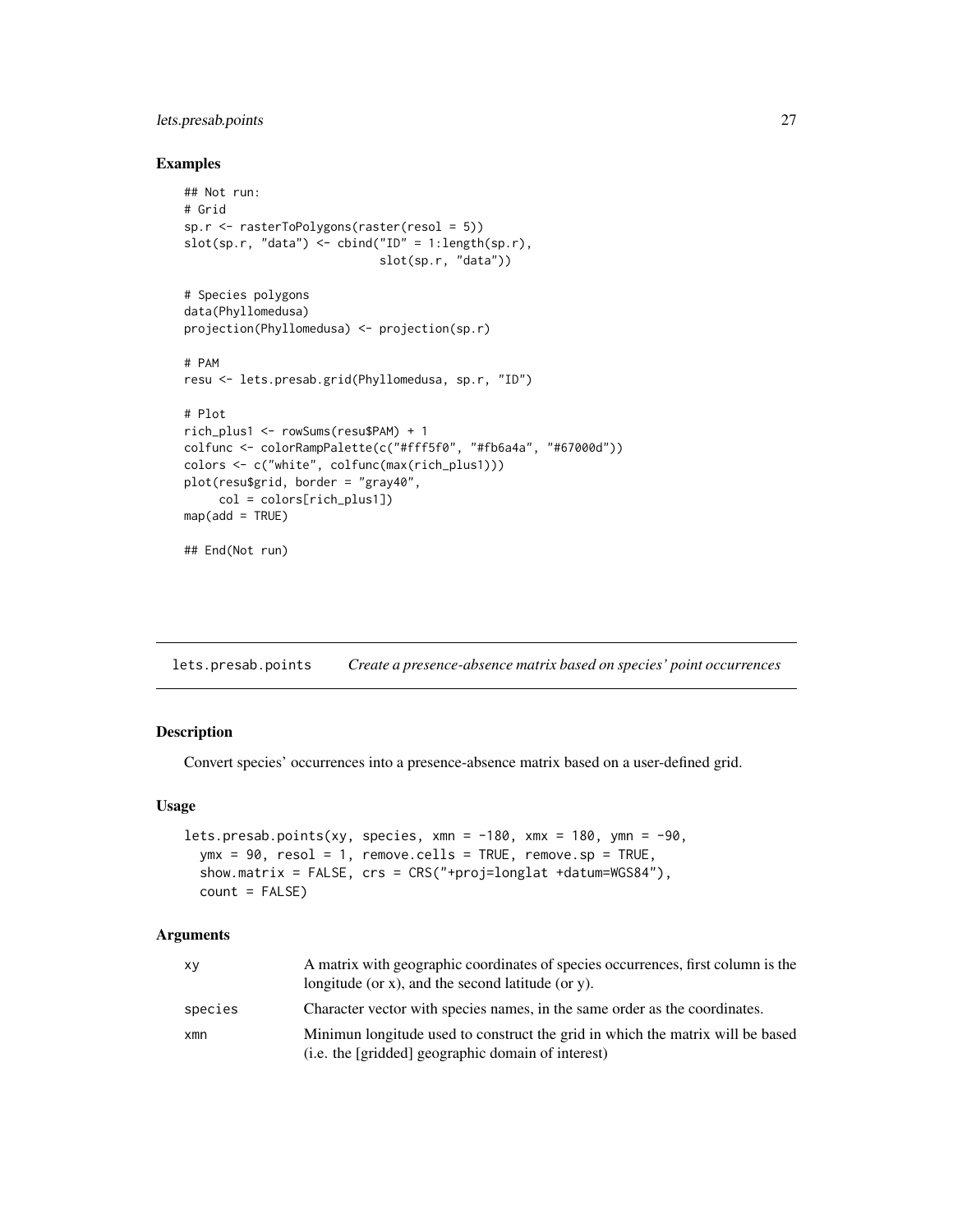<span id="page-27-0"></span>

| xmx          | Maximun longitude used to construct the grid in which the matrix will be based<br>(i.e. the [gridded] geographic domain of interest)       |
|--------------|--------------------------------------------------------------------------------------------------------------------------------------------|
| ymn          | Minimun latitude used to construct the grid in which the matrix will be based<br>(i.e. the [gridded] geographic domain of interest)        |
| ymx          | Maximun latitude used to construct the grid in which the matrix will be based<br>(i.e. the [gridded] geographic domain of interest)        |
| resol        | Numeric vector of length 1 or 2 to set the grid resolution.                                                                                |
| remove.cells | Logical, if TRUE the final matrix will not contain cells in the grid with a value of<br>zero ( <i>i.e.</i> sites with no species present). |
| remove.sp    | Logical, if TRUE the final matrix will not contain species that do not match any<br>cell in the grid.                                      |
| show.matrix  | Logical, if TRUE only the presence-absence matrix will be returned.                                                                        |
| crs          | Character representign the PROJ.4 type description of a Coordinate Reference<br>System (map projection) of the points.                     |
| count        | Logical, if TRUE a counting window will open.                                                                                              |

### Details

The function creates the presence-absence matrix based on a raster file. Depending on the cell size, extension used and number of species it may require a lot of memory, and may take some time to process it. Thus, during the process, if count argument is set TRUE, a counting window will open so you can see the progress (i.e. in what polygon the function is working). Note that the number of polygons is not the same as the number of species that you have (i.e. a species may have more than one polygon/shapefiles).

#### Value

The result is an object of class [PresenceAbsence](#page-35-1) with the following objects:

Presence-Absence Matrix: A matrix of species' presence(1) and absence(0) information. The first two columns contain the longitude  $(x)$  and latitude  $(y)$  of the cells' centroid (from the gridded domain used);

Richness Raster: A raster containing species richness data;

Species name: A character vector with species' names contained in the matrix.

\*But see the optional argument show.matrix.

### Author(s)

Bruno Vilela & Fabricio Villalobos

### See Also

[plot.PresenceAbsence](#page-34-1) [lets.presab.birds](#page-22-1) [lets.presab](#page-20-1) [lets.shFilter](#page-29-1)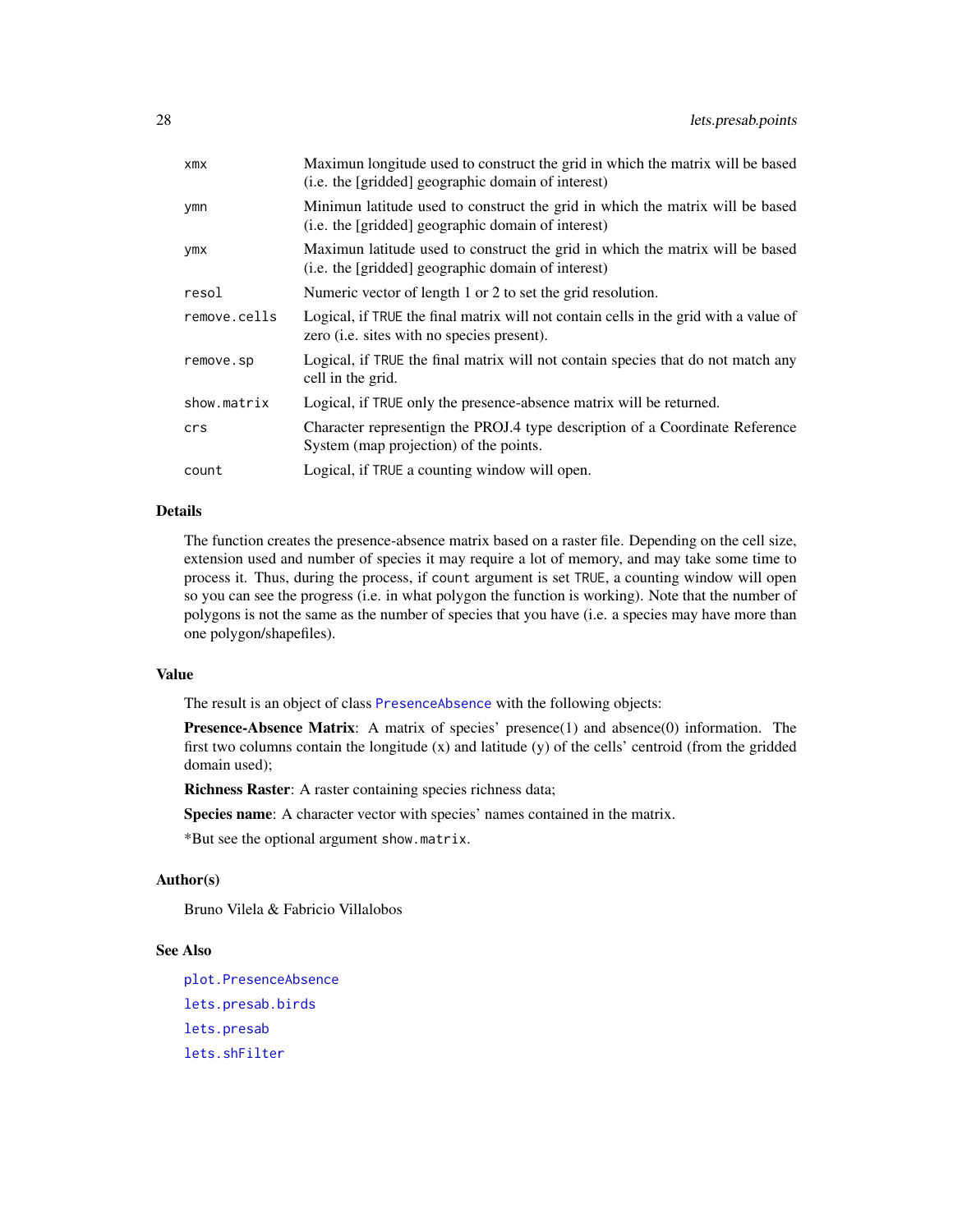### <span id="page-28-0"></span>lets.rangesize 29

### Examples

```
## Not run:
species <- c(rep("sp1", 100), rep("sp2", 100),
             rep("sp3", 100), rep("sp4", 100))
x \le runif(400, min = -69, max = -51)
y \le - runif(400, min = -23, max = -4)
xy \leftarrow \text{cbind}(x, y)PAM <- lets.presab.points(xy, species, xmn = -93, xmx = -29,
                          ymn = -57, ymx = 15summary(PAM)
# Species richness map
plot(PAM, xlab = "Longitude", ylab = "Latitude",
     main = "Species richness map (simulated)")
# Map of the specific species
plot(PAM, name = "sp1")
## End(Not run)
```
<span id="page-28-1"></span>lets.rangesize *Compute species' geographic range sizes*

### Description

This function calculates species' range sizes from a PresenceAbsence object or directly from the species' shapefiles.

### Usage

```
lets.rangesize(x, species_name = x@data[, 1], coordinates = "geographic",
 units = "cell")
```
#### Arguments

| X            | A PresenceAbsence object or an SpatialPolygonsDataFrame.                                                                                                         |
|--------------|------------------------------------------------------------------------------------------------------------------------------------------------------------------|
| species_name | Species names in the same order as in the SpatialPolygonsDataFrame (only<br>needed if x is a SpatialPolygonsDataFrame).                                          |
| coordinates  | "geographical" or "planar". Indicate wheter the shapefile has geographical or<br>planar coordinates(only needed if x is a SpatialPolygonsDataFrame).             |
| units        | "cell" or "squaremeter". Indicate if the size units wanted are in number of cells<br>occupied or in square meters(only needed if x is a PresenceAbsence object). |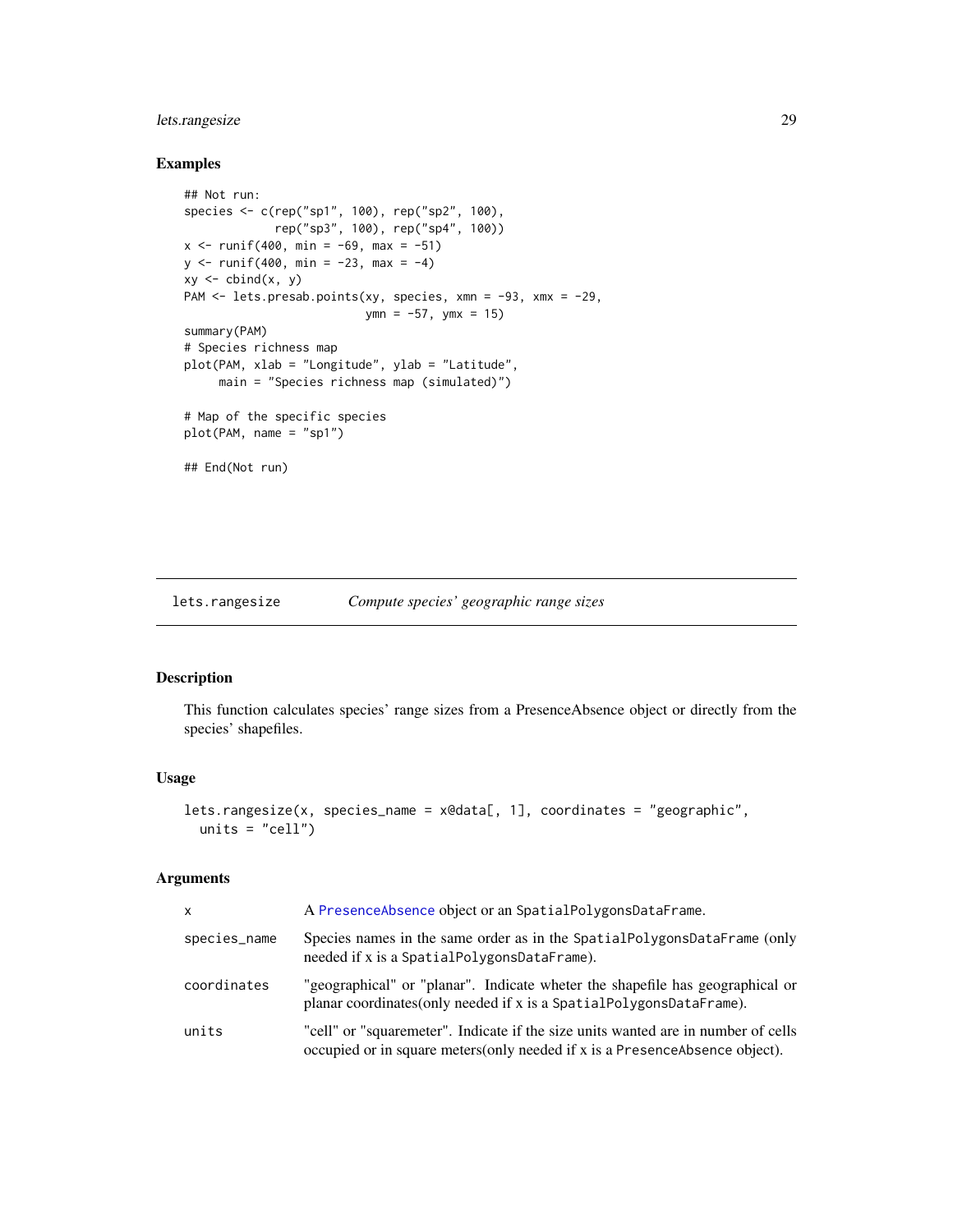### <span id="page-29-0"></span>Value

The result is a matrix with the range size of each species. If the range size accounts for the earth curvature (Yes or No) or its size unit may differ for each argument combination:

- 1) SpatialPolygonsDataFrame & geographical = Square meters. Yes.
- 2) SpatialPolygonsDataFrame & planar = same units as the coordinates. No.
- 3) PresenceAbsence  $&$  cell = number of cells. No.
- 4) PresenceAbsence & squaremeter = Square meters. Yes.

#### Author(s)

Bruno Vilela

### Examples

```
## Not run:
# SpatialPolygonsDataFrame & geographical
data(Phyllomedusa)
rangesize <- lets.rangesize(x = Phyllomedusa,
                            coordinates = "geographic")
# SpatialPolygonsDataFrame & planar
rangesize2 <- lets.rangesize(x = Phyllomedusa,
                             coordinates = "planar")
# PresenceAbsence & cell
data(PAM)
rangesize3 <- lets.rangesize(x = PAM,
                             units = "cell")
# PresenceAbsence & squaremeter
rangesize4 <- lets.rangesize(x = PAM,
                            units = "squaremeter")
```
## End(Not run)

<span id="page-29-1"></span>

| lets.shFilter | Filter species' shapefiles based on its presence, origin, and season |  |  |  |  |  |
|---------------|----------------------------------------------------------------------|--|--|--|--|--|
|---------------|----------------------------------------------------------------------|--|--|--|--|--|

### Description

Filter species shapefiles by origin, presence, and seasonal type (following IUCN types: [http:](http://www.iucnredlist.org/technical-documents/spatial-data) [//www.iucnredlist.org/technical-documents/spatial-data](http://www.iucnredlist.org/technical-documents/spatial-data), see metadata).

```
lets.shFilter(shapes, presence = NULL, origin = NULL, seasonal = NULL)
```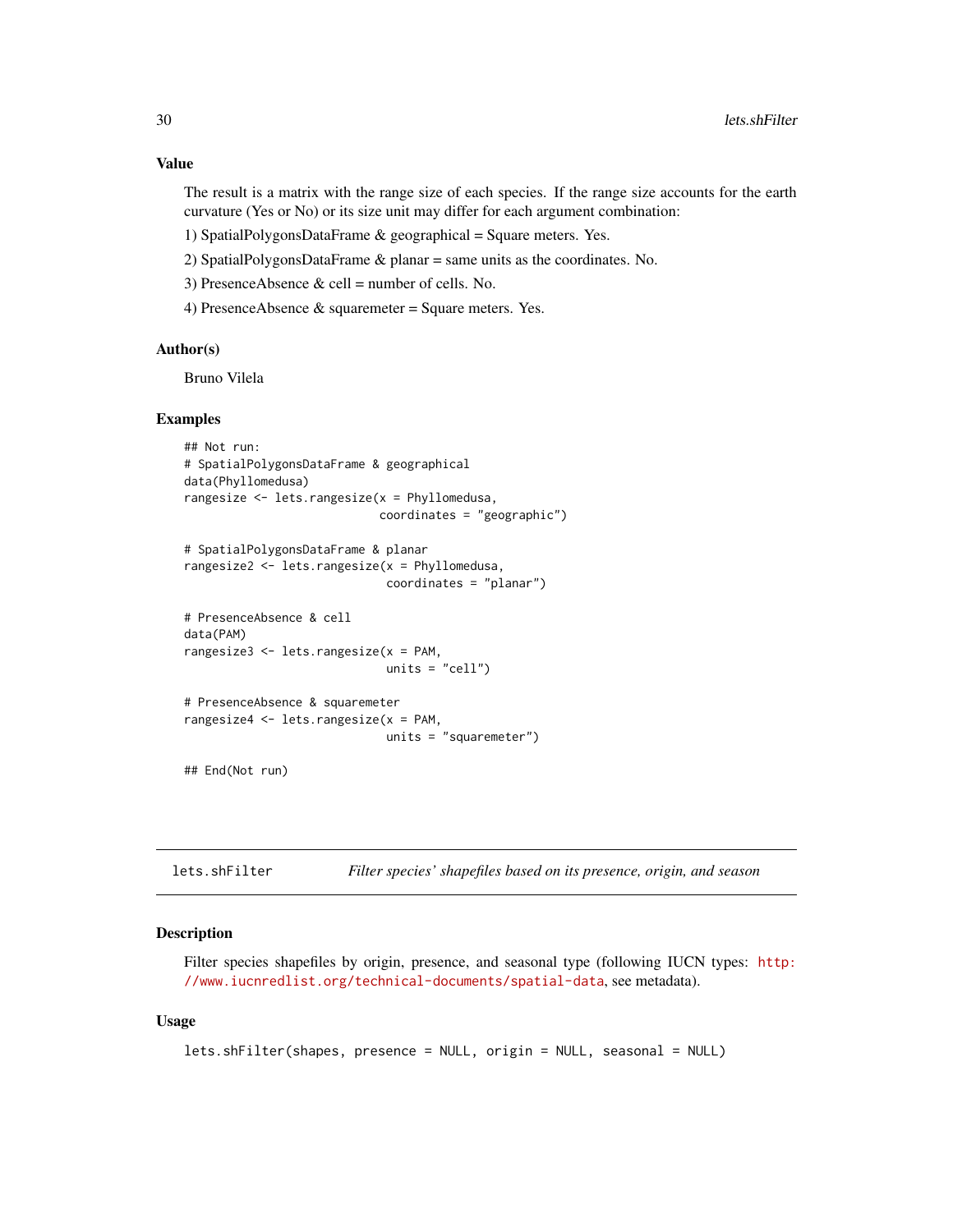### <span id="page-30-0"></span>lets.subsetPAM 31

### Arguments

| shapes   | Object of class SpatialPolygonsDataFrame (see function readShapePoly to open<br>these files). |
|----------|-----------------------------------------------------------------------------------------------|
| presence | A vector with the code numbers for the presence type to be maintained.                        |
| origin   | A vector with the code numbers for the origin type to be maintained.                          |
| seasonal | A vector with the code numbers for the seasonal type to be maintained.                        |

### Details

Presence codes: (1) Extant, (2) Probably Extant, (3) Possibly Extant, (4) Possibly Extinct, (5) Extinct (post 1500) & (6) Presence Uncertain.

Origin codes: (1) Native, (2) Reintroduced, (3) Introduced, (4) Vagrant & (5) Origin Uncertain.

Seasonal codes: (1) Resident, (2) Breeding Season, (3) Non-breeding Season, (4) Passage & (5) Seasonal Occurrence Uncertain.

More info in the shapefiles' metadata.

### Value

The result is the shapefile(s) filtered according to the selected types. If the filters remove all polygons, the result will be NULL.

### Author(s)

Bruno Vilela

### See Also

[plot.PresenceAbsence](#page-34-1) [lets.presab](#page-20-1) [lets.presab.birds](#page-22-1)

lets.subsetPAM *Subset a PresenceAbsence object based on species names*

### Description

Subset a PresenceAbsence object based on species character vector provided by the user.

```
lets.subsetPAM(x, names, remove.cells = TRUE)
```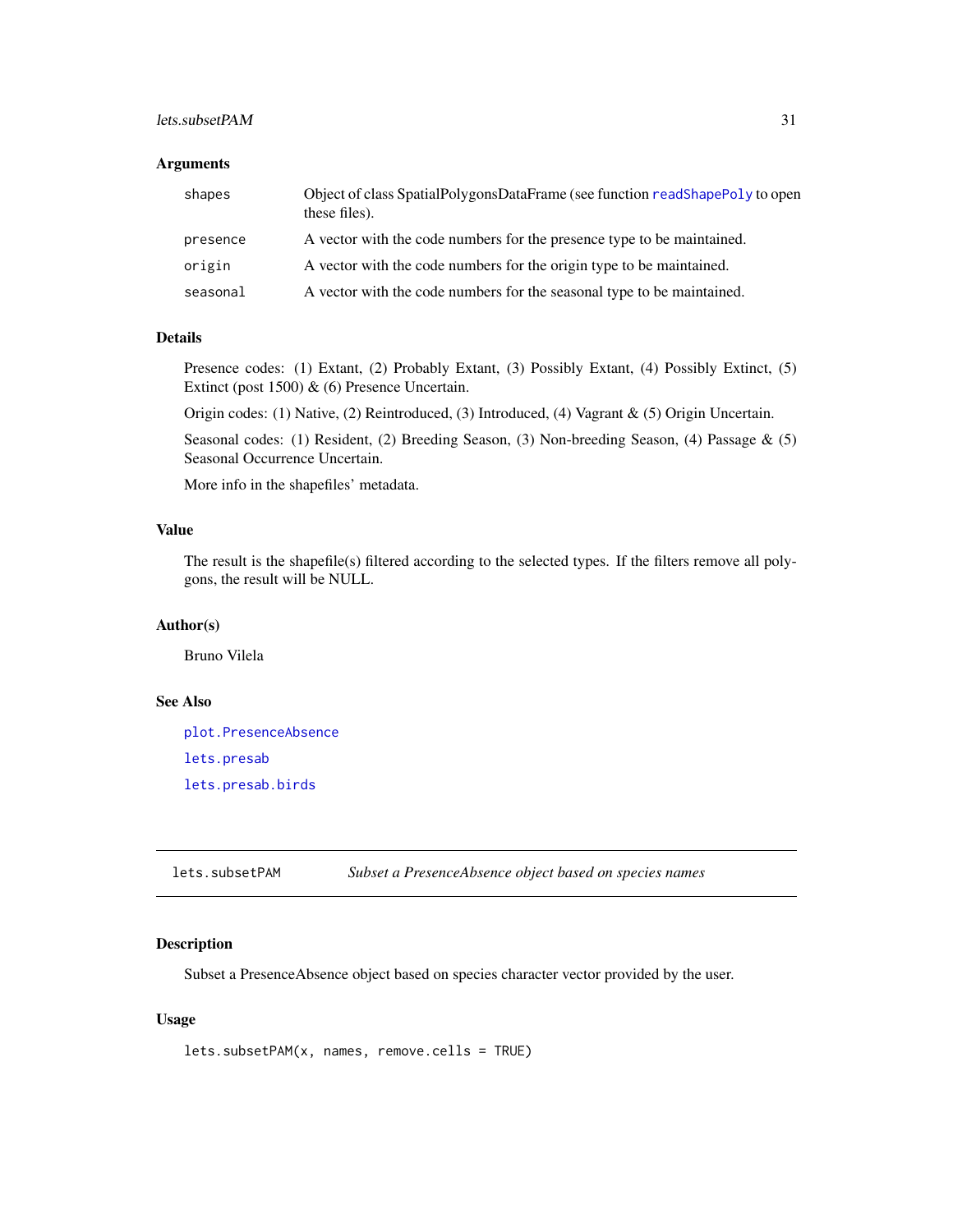#### <span id="page-31-0"></span>Arguments

| $\mathsf{x}$ | A PresenceAbsence object.                                                                                                                  |
|--------------|--------------------------------------------------------------------------------------------------------------------------------------------|
| names        | Character vector with species names to subset the Presence Absence object.                                                                 |
| remove.cells | Logical, if TRUE the final matrix will not contain cells in the grid with a value of<br>zero ( <i>i.e.</i> sites with no species present). |

### Value

The result is an object of class PresenceAbsence subseted.

#### Author(s)

Bruno Vilela

### See Also

[plot.PresenceAbsence](#page-34-1) [lets.presab.birds](#page-22-1)

#### Examples

```
## Not run:
data(PAM)
# PAM before subset
plot(PAM, xlab = "Longitude", ylab = "Latitude",
     main = "Phyllomedusa species richness")
# Subset PAM to the first 20 species
PAMsub <- lets.subsetPAM(PAM, PAM[[3]][1:20])
plot(PAMsub, xlab = "Longitude", ylab = "Latitude",
     main = "Phyllomedusa species richness")
## End(Not run)
```
lets.summarizer *Summarize variable(s) values in a presence-absence matrix within species' ranges*

### Description

Based on a Presence-Absence matrix with added variables (see [lets.addvar](#page-4-1)), this function summarizes the values of such variable(s) per species (across the species' occupied cells. i.e. within their ranges).

```
lets.summarizer(x, pos, xy = TRUE, fun = mean)
```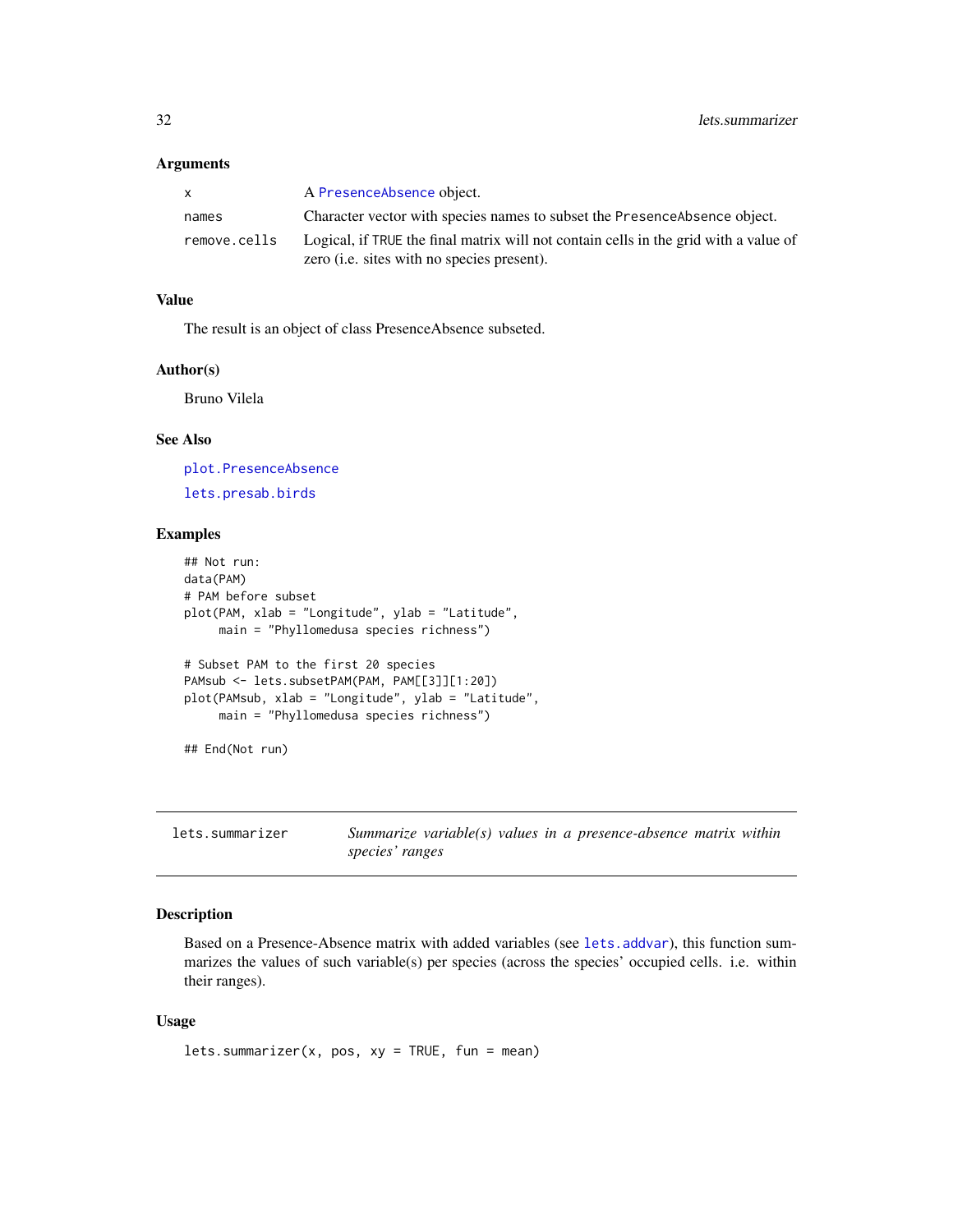#### <span id="page-32-0"></span>lets.transf 33

### Arguments

| x   | Presence-absence matrix with variables added.                                                  |
|-----|------------------------------------------------------------------------------------------------|
| pos | Column position of the variables of interest.                                                  |
| хy  | Logical, if TRUE the input matrix contains geographic coordinates in the first two<br>columns. |
| fun | Function to be used to summarize the variable per species.                                     |

## Author(s)

Bruno Vilela & Fabricio Villalobos

### References

Villalobos, F. and Arita, H.T. 2010. The diversity field of New World leaf-nosed bats (Phyllostomidae). Global Ecology and Biogeography. 19, 200-211.

### See Also

[lets.addvar](#page-4-1) [lets.addpoly](#page-3-1) [lets.field](#page-8-1)

### Examples

```
## Not run:
data(PAM)
data(temp)
pamvar <- lets.addvar(PAM, temp)
resu <- lets.summarizer(x = pamvar, pos = ncol(pamvar),
                       xy = TRUE
```
## End(Not run)

lets.transf *Transform values of a vector*

### Description

Transform each element of a vector.

### Usage

lets.transf(x, y, z, NUMERIC = TRUE)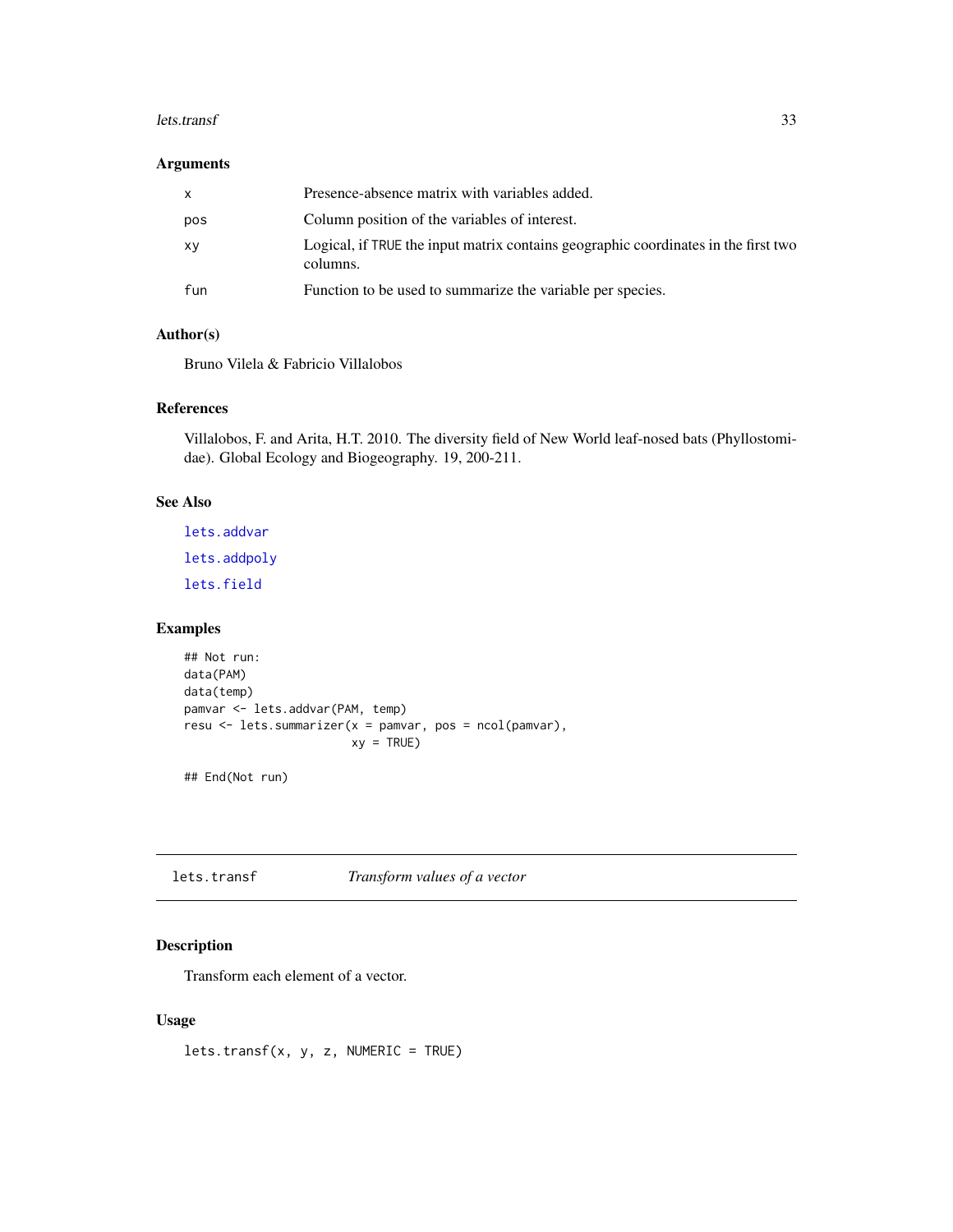### <span id="page-33-0"></span>Arguments

| X              | A vector to be transformed.                                |
|----------------|------------------------------------------------------------|
| - V            | levels to be transformed.                                  |
| $\overline{z}$ | The value to be atributed to each level (same order as y). |
| NUMERIC        | logical, if TRUE z will be considered numbers.             |

### Value

Return a vector with changed values.

### Author(s)

Bruno Vilela

#### Examples

```
## Not run:
status <- sample(c("EN","VU", "NT", "CR", "DD", "LC"), 30, replace=TRUE)
TE <- "Threatened"
NT <- "Non-Threatened"
new <- c(TE, TE, NT, TE, "Data Deficient", NT)
old <- c("EN","VU", "NT", "CR", "DD", "LC")
statustrans <- lets.transf(status, old, new, NUMERIC=FALSE)
```
## End(Not run)

PAM *PresenceAbsence object for frogs of Phyllomedusa genus*

### Description

PresenceAbsence object obtained using the function [lets.presab](#page-20-1) in the Geographic distribution of the Southern American frog genus [Phyllomedusa.](#page-34-2)

### Usage

data(PAM)

#### Source

IUCN - <http://www.iucnredlist.org/>. 2014.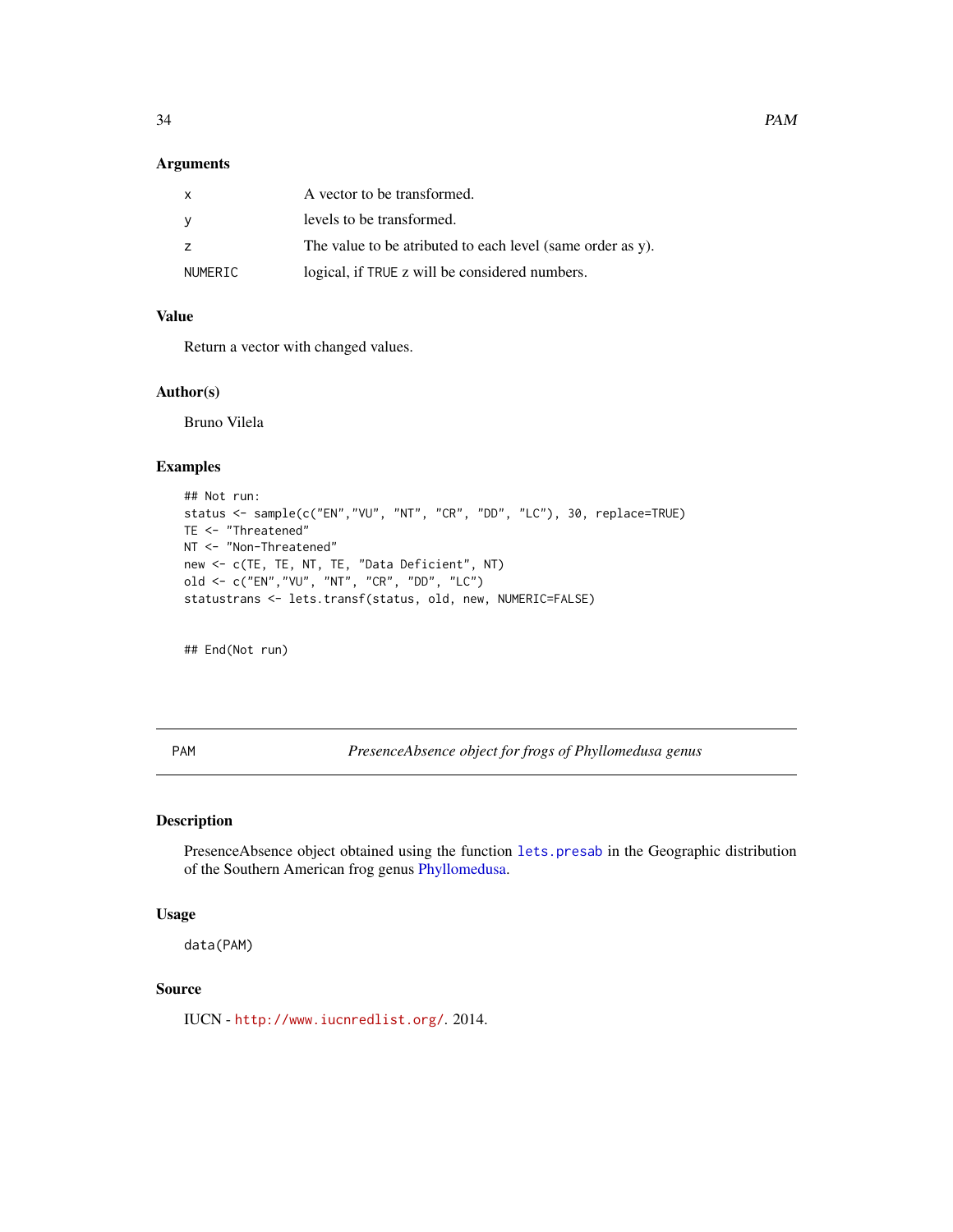<span id="page-34-2"></span><span id="page-34-0"></span>

### Description

Geographic distribution of the Southern American frog genera Phyllomedusa. Data was modfied from IUCN (<http://www.iucnredlist.org/>, downloaded in 05/2014). There are 32 species and 46 polygons.

### Usage

data(Phyllomedusa)

#### Source

IUCN - <http://www.iucnredlist.org/>. 2014.

<span id="page-34-1"></span>plot.PresenceAbsence *Plot an object of class PresenceAbsence*

### Description

Plots species richness map from an object of class PresenceAbsence or a particular species' map.

#### Usage

## S3 method for class 'PresenceAbsence'  $plot(x, name = NULL, world = TRUE, col-rich = NULL, ...)$ 

### Arguments

| $\mathsf{x}$ | An object of class PresenceAbsence.                                                             |
|--------------|-------------------------------------------------------------------------------------------------|
| name         | A character specifying a species to be ploted instead of the complete species<br>richness map.  |
| world        | If TURE a map of political divisions (countries) is added to the plot.                          |
| col_rich     | Color function (e.g. rainbow, heat.colors, colorRampPalette) to be used in<br>the richness map. |
| $\cdot$      | Other parameters pass to the plot function.                                                     |

### Author(s)

Bruno Vilela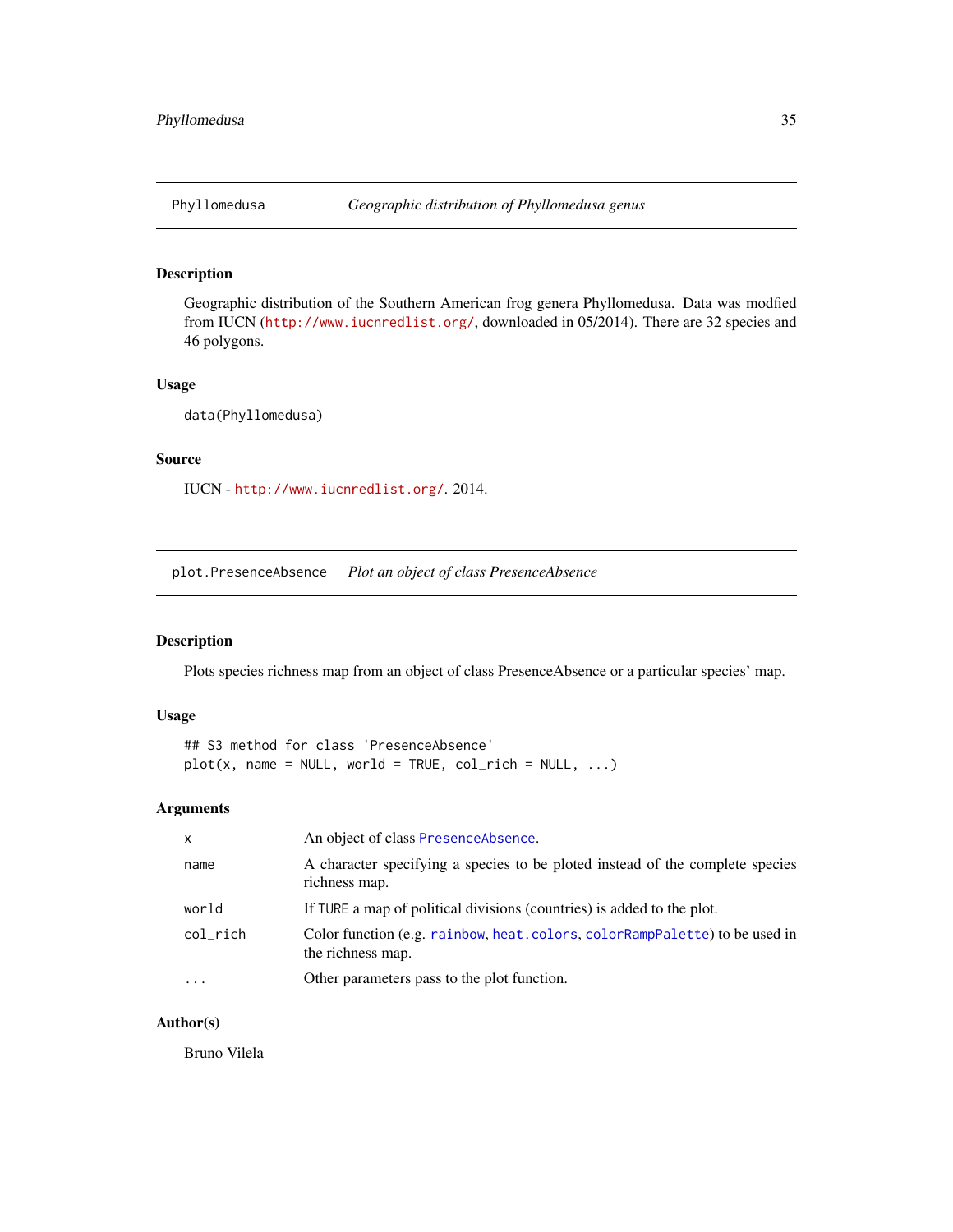### <span id="page-35-0"></span>See Also

[lets.presab](#page-20-1) [lets.presab.birds](#page-22-1)

#### Examples

```
## Not run:
data(PAM)
plot(PAM)
plot(PAM, xlab = "Longitude", ylab = "Latitude",
     main = "Phyllomedusa species richness")
plot(PAM, name = "Phyllomedusa atelopoides")
plot(PAM, name = "Phyllomedusa azurea")
```
## End(Not run)

<span id="page-35-1"></span>PresenceAbsence *PresenceAbsence Class*

### Description

The PresenceAbsence is a new S3 object class created and used inside the [letsR](#page-1-1) package. This object class is used to store information on species distribution within a geographic domain in the form of a presence-absence matrix. In addition, the PresenceAbsence object also contains other essential information (e.g. user-defined grid cell system, including resolution, projection, datum, and extent) necessary for other analysis performed with the package's functions.

### Details

#### Creating a PresenceAbsence object

A PresenceAbsence object can be generated using the following functions:

- [lets.presab](#page-20-1)

- [lets.presab.birds](#page-22-1)
- [lets.presab.points](#page-26-1)

#### The PresenceAbsence information

The result is a list object of class PresenceAbsence that includes the following objects:

- Presence\_and\_Absence\_Matrix: A matrix of species' presence(1) and absence(0) information. The first two columns contain the longitude  $(x)$  and latitude  $(y)$  of the cells' centroid (from the gridded domain used);

- Richness\_Raster: A raster containing species richness information across the geographic domain, which can be used to map the observed geographic gradient in species richness;

- Species\_name: A character vector with species' names contained in the matrix.

Each of the objects can be obtained usign the standard subsetting operators that are commonly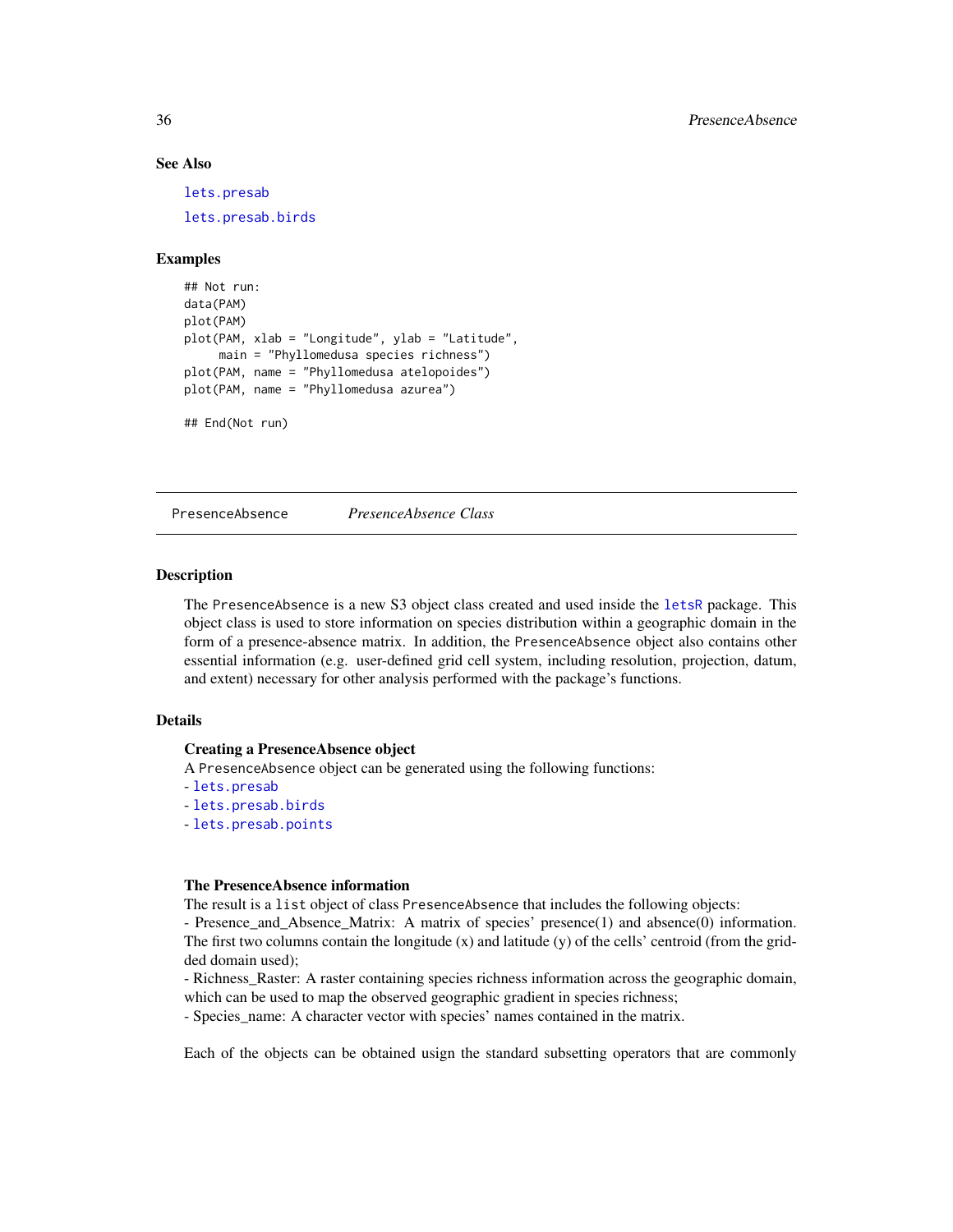### <span id="page-36-0"></span>print.PresenceAbsence 37

applied to a list object (i.e. '[[' and '\$').

### letsR functions applied to a PresenceAbsence object

The following functions from the letsR package can be directly applied to a PresenceAbsence:

- [lets.addpoly](#page-3-1)
- [lets.addvar](#page-4-1)
- [lets.distmat](#page-7-1)
- [lets.field](#page-8-1)
- [lets.gridirizer](#page-9-1)
- [lets.iucn](#page-10-1)
- [lets.iucn.ha](#page-11-1)
- [lets.iucn.his](#page-12-1)
- [lets.maplizer](#page-15-1)
- [lets.midpoint](#page-16-1)
- [lets.overlap](#page-18-1)
- [lets.pamcrop](#page-19-1)
- [lets.rangesize](#page-28-1)

#### Generic functions applied to a PresenceAbsence object

The following generic functions can be directly applied to the PresenceAbsence object.

- print ([print.PresenceAbsence](#page-36-1))
- summary ([summary.PresenceAbsence](#page-37-1))
- plot ([plot.PresenceAbsence](#page-34-1))

<span id="page-36-1"></span>print.PresenceAbsence *Print for object of class PresenceAbsence*

### Description

Print for objects of class PresenceAbsence.

### Usage

```
## S3 method for class 'PresenceAbsence'
print(x, \ldots)
```
#### Arguments

|          | an object of class PresenceAbsence. |
|----------|-------------------------------------|
| $\cdots$ | Other print parameters.             |

### Author(s)

Bruno Vilela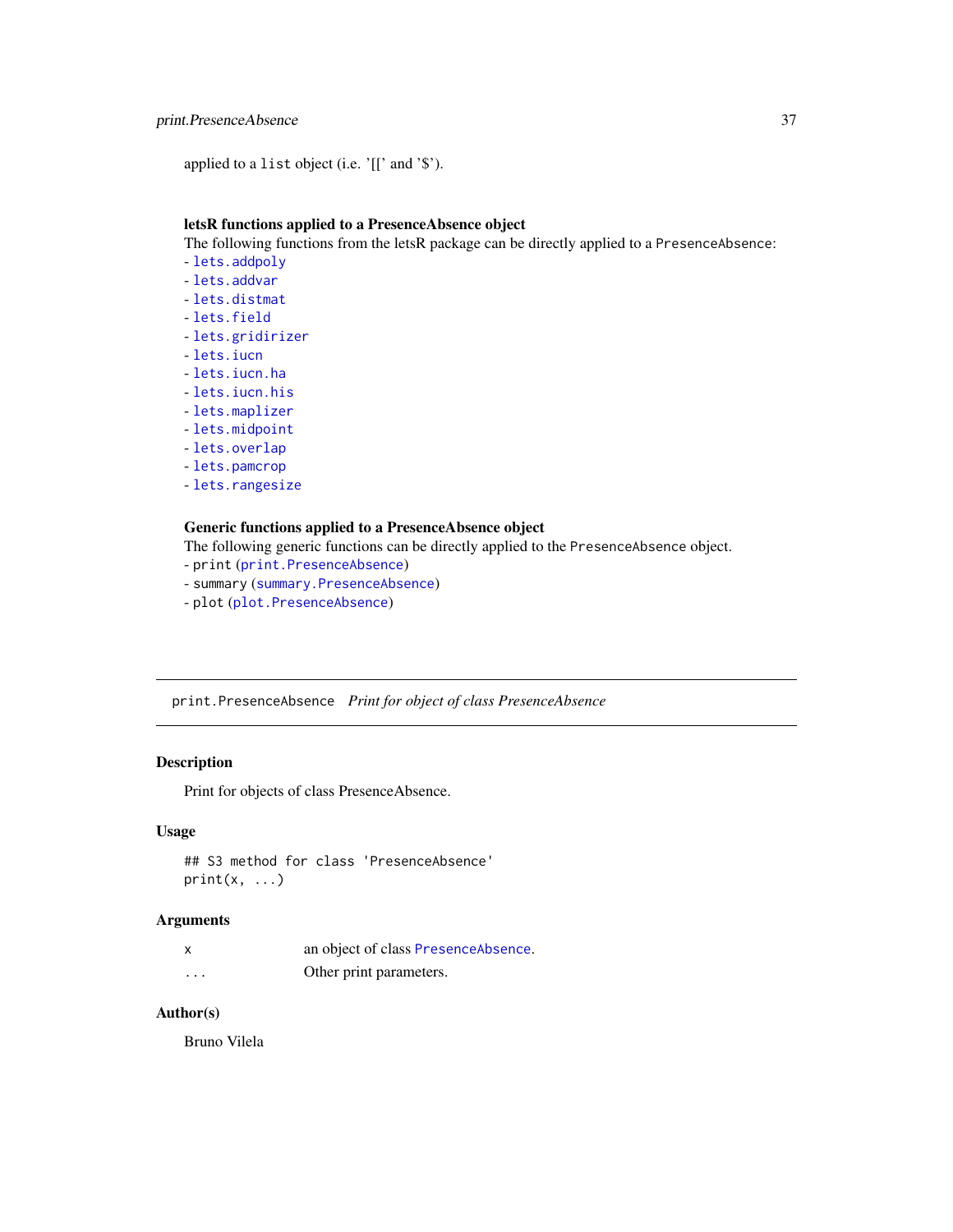<span id="page-37-0"></span>print.summary.PresenceAbsence

*Print summary for object of class PresenceAbsence*

### Description

Print summary for objects of class PresenceAbsence.

### Usage

```
## S3 method for class 'PresenceAbsence'
print.summary(x, ...)
```
### Arguments

| X        | an object of class PresenceAbsence. |
|----------|-------------------------------------|
| $\cdots$ | Other print parameters.             |

### Author(s)

Bruno Vilela

```
summary.PresenceAbsence
```
*Summary for object of class PresenceAbsence*

### Description

Summary for objects of class PresenceAbsence.

### Usage

```
## S3 method for class 'PresenceAbsence'
summary(object, ...)
```
### Arguments

| object   | an object of class PresenceAbsence. |
|----------|-------------------------------------|
| $\cdots$ | Other summary parameters.           |

## Author(s)

Bruno Vilela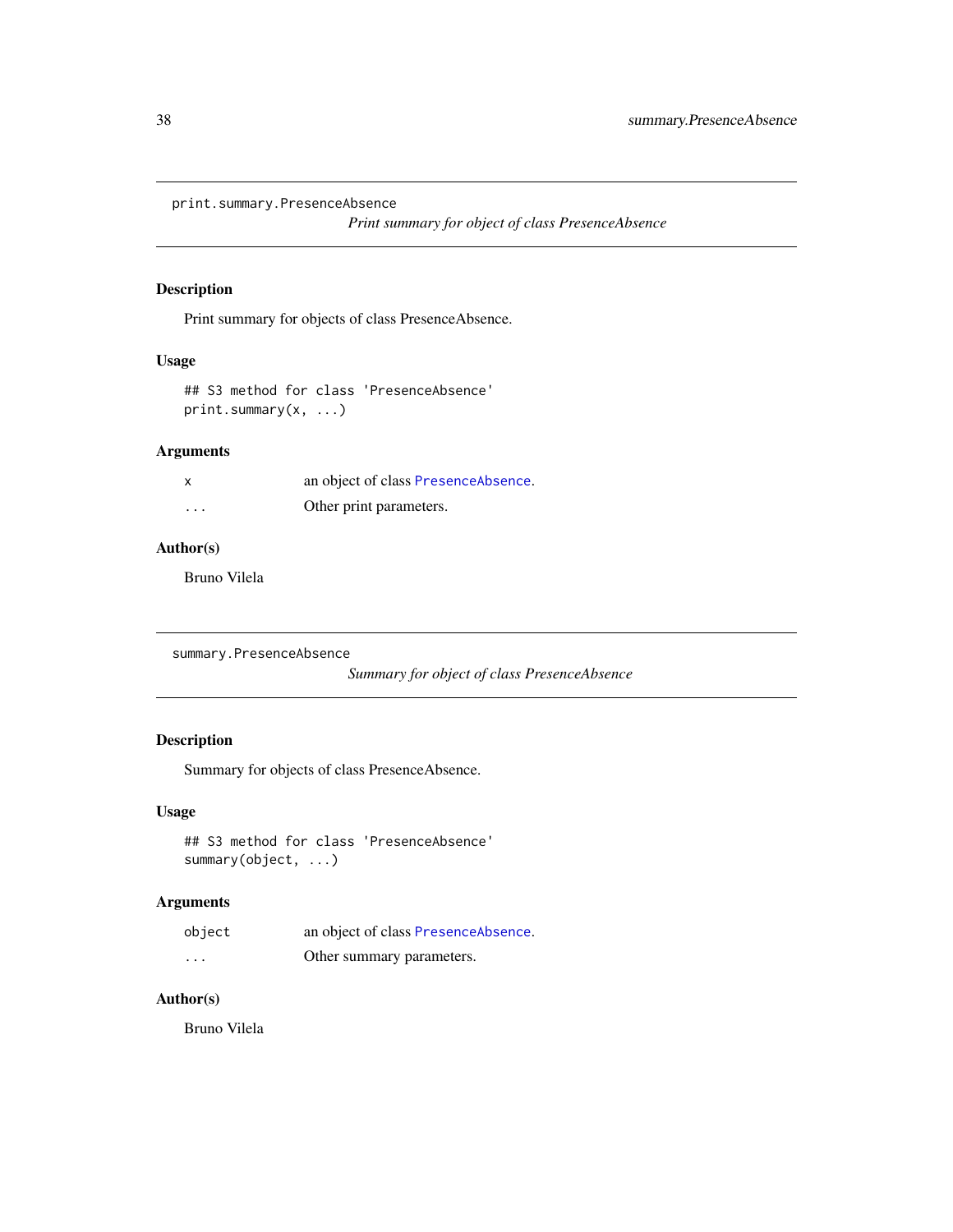<span id="page-38-0"></span>

### Description

Average temperature raster in Celsius degrees(multiplied by 100) for the world in 10 arc min of resolution. Data was modfied from WorldClim (<http://worldclim.com/>, downloaded in 05/2014).

#### Usage

data(temp)

### Source

Hijmans, R.J., S.E. Cameron, J.L. Parra, P.G. Jones and A. Jarvis, 2005. Very high resolution interpolated climate surfaces for global land areas. International Journal of Climatology 25: 1965- 1978.